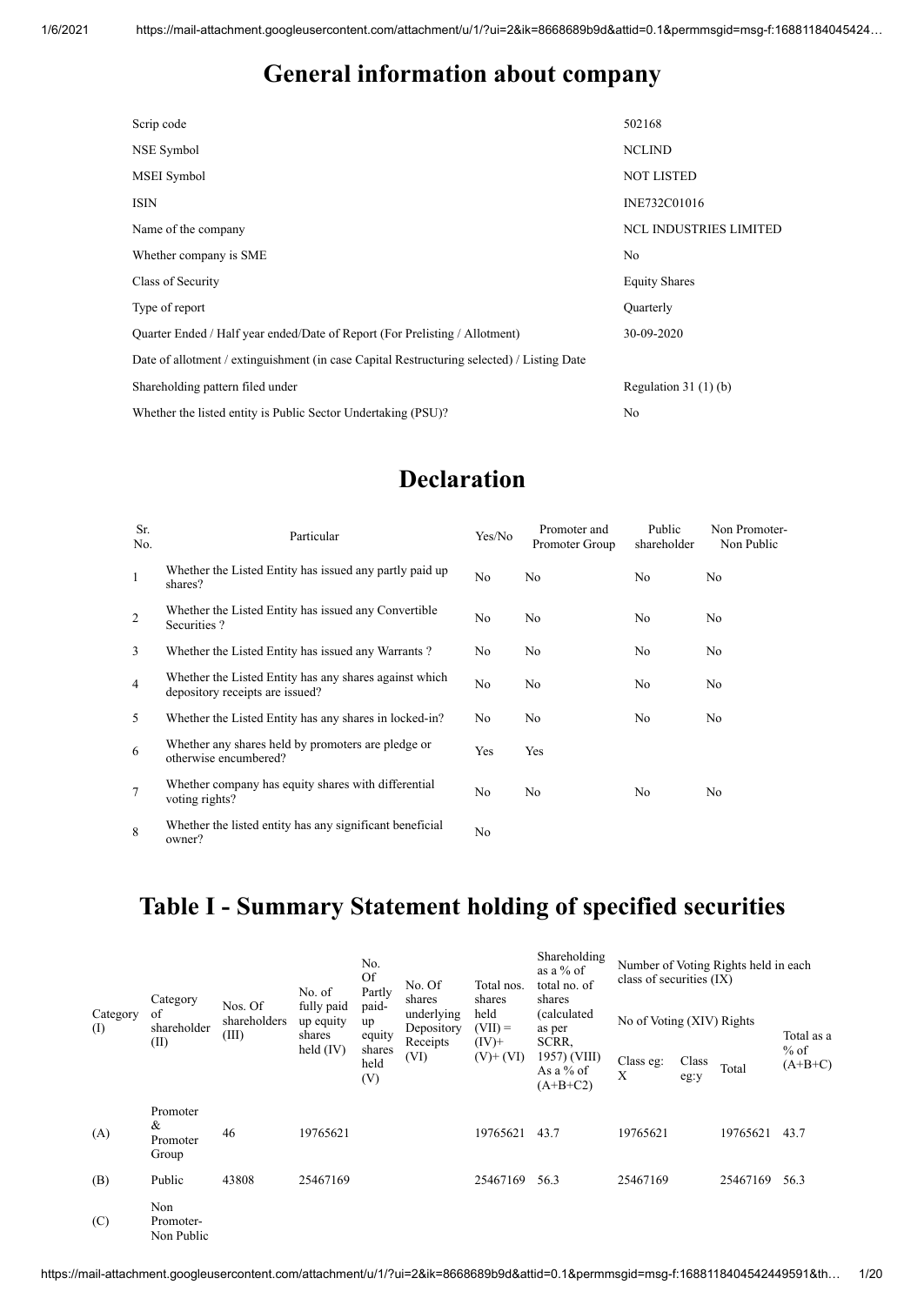| 1/6/2021 |                                         |       | https://mail-attachment.googleusercontent.com/attachment/u/1/?ui=2&ik=8668689b9d&attid=0.1&permmsgid=msg-f:16881184045424 |          |     |          |          |     |
|----------|-----------------------------------------|-------|---------------------------------------------------------------------------------------------------------------------------|----------|-----|----------|----------|-----|
| (C1)     | Shares<br>underlying<br><b>DRs</b>      |       |                                                                                                                           |          |     |          |          |     |
| (C2)     | Shares held<br>by<br>Employee<br>Trusts |       |                                                                                                                           |          |     |          |          |     |
|          | Total                                   | 43854 | 45232790                                                                                                                  | 45232790 | 100 | 45232790 | 45232790 | 100 |

#### **Table I - Summary Statement holding of specified securities**

| Category | Category<br>of<br>shareholder                  | No. Of<br>No. of<br><b>Shares</b><br><b>Shares</b><br>Underlying<br>Underlying<br>Outstanding<br>Outstanding |                     | No. Of<br><b>Shares</b><br>Underlying<br>Outstanding<br>convertible | Shareholding<br>, as a $\%$<br>assuming<br>full<br>conversion<br>$\sigma$ f<br>convertible<br>securities ( | Number of<br>Locked in<br>shares (XII) |                                                  | Number of<br>Shares pledged<br>or otherwise<br>encumbered<br>(XIII) |                                                  | Number of<br>equity shares<br>held in |  |
|----------|------------------------------------------------|--------------------------------------------------------------------------------------------------------------|---------------------|---------------------------------------------------------------------|------------------------------------------------------------------------------------------------------------|----------------------------------------|--------------------------------------------------|---------------------------------------------------------------------|--------------------------------------------------|---------------------------------------|--|
| (I)      | (II)                                           | convertible<br>securities<br>(X)                                                                             | Warrants<br>$(X_i)$ | securities<br>and No. Of<br>Warrants<br>(Xi)(a)                     | as a<br>percentage<br>of diluted<br>share capital)<br>$(XI)=(VII)+$<br>$(X)$ As a %<br>of<br>$(A+B+C2)$    | No.<br>(a)                             | As a<br>$%$ of<br>total<br>Shares<br>held<br>(b) | No. (a)                                                             | As a<br>$%$ of<br>total<br>Shares<br>held<br>(b) | dematerialized<br>form $(XIV)$        |  |
| (A)      | Promoter<br>&<br>Promoter<br>Group             |                                                                                                              |                     |                                                                     | 43.7                                                                                                       |                                        |                                                  | 590455 2.99                                                         |                                                  | 19765621                              |  |
| (B)      | Public                                         |                                                                                                              |                     |                                                                     | 56.3                                                                                                       |                                        |                                                  |                                                                     |                                                  | 24262142                              |  |
| (C)      | Non<br>Promoter-<br>Non Public                 |                                                                                                              |                     |                                                                     |                                                                                                            |                                        |                                                  |                                                                     |                                                  |                                       |  |
| (C1)     | <b>Shares</b><br>underlying<br><b>DRs</b>      |                                                                                                              |                     |                                                                     |                                                                                                            |                                        |                                                  |                                                                     |                                                  |                                       |  |
| (C2)     | Shares held<br>by<br>Employee<br><b>Trusts</b> |                                                                                                              |                     |                                                                     |                                                                                                            |                                        |                                                  |                                                                     |                                                  |                                       |  |
|          | Total                                          |                                                                                                              |                     |                                                                     | 100                                                                                                        |                                        |                                                  | 590455 1.31                                                         |                                                  | 44027763                              |  |

### **Table II - Statement showing shareholding pattern of the Promoter and Promoter Group**

| Sr.       | Category $\&$<br>Name of the<br>Shareholders (I)                                     | Nos. Of<br>shareholders<br>(III) | No. of<br>fully paid<br>up equity<br>shares<br>held $(IV)$ | No.<br>Of<br>Partly<br>paid-<br>up<br>equity<br>shares<br>held<br>(V) | No. Of<br>shares<br>underlying<br>Depository<br>Receipts<br>(VI) | Total nos.<br>shares<br>held<br>$(VII) =$<br>$(IV)^+$<br>$(V)$ + $(VI)$ | Shareholding<br>as a $%$ of<br>total no. of<br>shares<br>(calculated<br>as per<br>SCRR.<br>1957) (VIII)<br>As a % of | class of securities (IX)<br>No of Voting (XIV) Rights<br>Class eg:<br>X | Class<br>eg:y | Number of Voting Rights held in each<br>Total | Total<br>as a $\%$<br>of<br>Total<br>Voting<br>rights |
|-----------|--------------------------------------------------------------------------------------|----------------------------------|------------------------------------------------------------|-----------------------------------------------------------------------|------------------------------------------------------------------|-------------------------------------------------------------------------|----------------------------------------------------------------------------------------------------------------------|-------------------------------------------------------------------------|---------------|-----------------------------------------------|-------------------------------------------------------|
|           |                                                                                      |                                  |                                                            |                                                                       |                                                                  |                                                                         | $(A+B+C2)$                                                                                                           |                                                                         |               |                                               |                                                       |
| A         | Table II - Statement showing shareholding pattern of the Promoter and Promoter Group |                                  |                                                            |                                                                       |                                                                  |                                                                         |                                                                                                                      |                                                                         |               |                                               |                                                       |
| (1)       | Indian                                                                               |                                  |                                                            |                                                                       |                                                                  |                                                                         |                                                                                                                      |                                                                         |               |                                               |                                                       |
| (a)       | Individuals/Hindu<br>undivided Family                                                | 42                               | 18350512                                                   |                                                                       |                                                                  | 18350512                                                                | 40.57                                                                                                                | 18350512                                                                |               | 18350512                                      | 40.57                                                 |
| (d)       | Any Other<br>(specify)                                                               | $\overline{4}$                   | 1415109                                                    |                                                                       |                                                                  | 1415109                                                                 | 3.13                                                                                                                 | 1415109                                                                 |               | 1415109                                       | 3.13                                                  |
| Sub-Total |                                                                                      | 46                               | 19765621                                                   |                                                                       |                                                                  | 19765621                                                                | 43.7                                                                                                                 | 19765621                                                                |               | 19765621                                      | 43.7                                                  |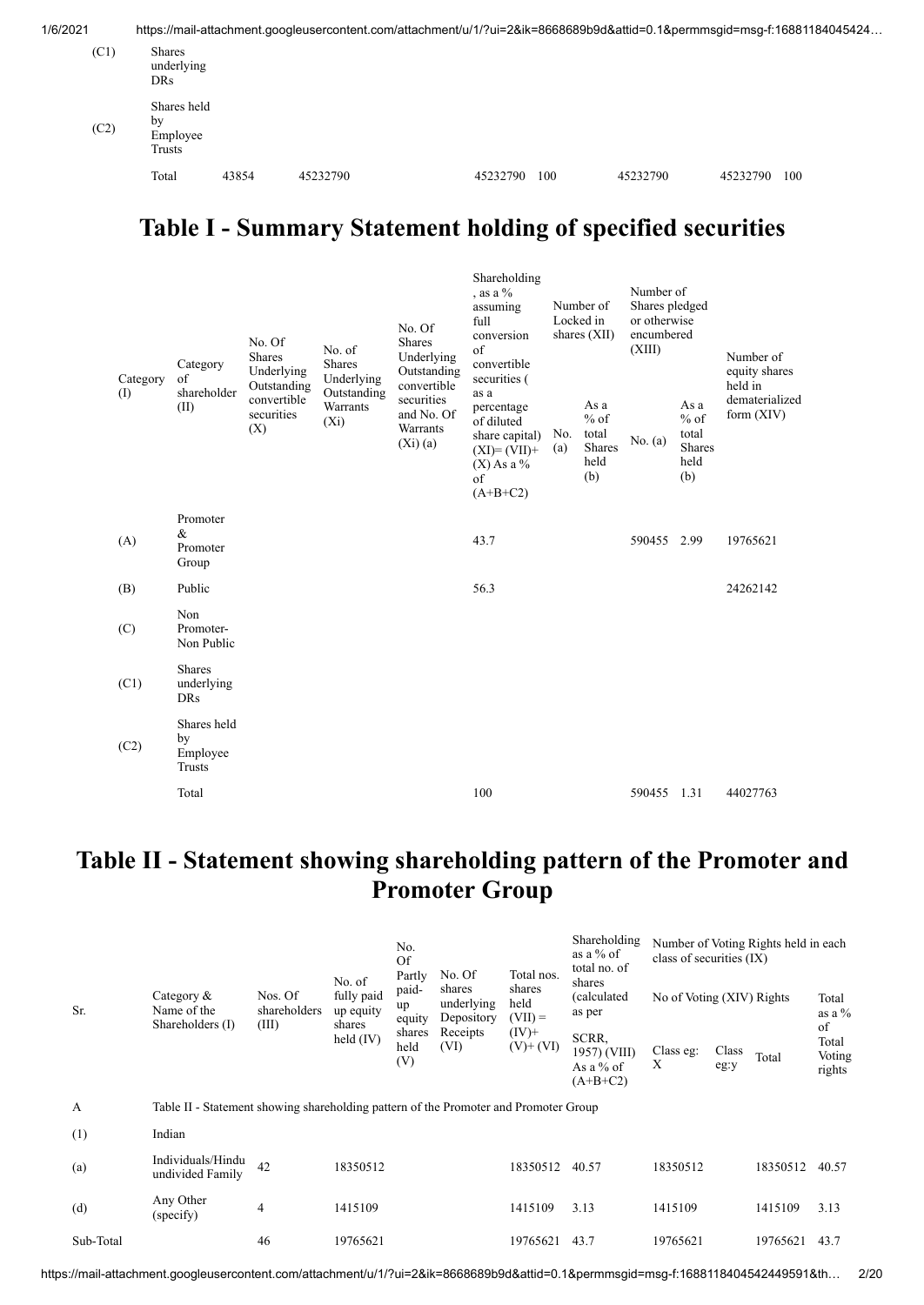| 1/6/2021                                                                                       |                                                                                                                     |                | https://mail-attachment.googleusercontent.com/attachment/u/1/?ui=2&ik=8668689b9d&attid=0.1&permmsgid=msg-f:16881184045424 |                |       |          |                |       |
|------------------------------------------------------------------------------------------------|---------------------------------------------------------------------------------------------------------------------|----------------|---------------------------------------------------------------------------------------------------------------------------|----------------|-------|----------|----------------|-------|
| (A)(1)                                                                                         |                                                                                                                     |                |                                                                                                                           |                |       |          |                |       |
| (2)                                                                                            | Foreign                                                                                                             |                |                                                                                                                           |                |       |          |                |       |
| Total<br>Shareholding<br>of Promoter<br>and<br>Promoter<br>Group $(A)=$<br>$(A)(1)+(A)$<br>(2) |                                                                                                                     | 46             | 19765621                                                                                                                  | 19765621 43.7  |       | 19765621 | 19765621 43.7  |       |
| $\, {\bf B}$                                                                                   |                                                                                                                     |                | Table III - Statement showing shareholding pattern of the Public shareholder                                              |                |       |          |                |       |
| (1)                                                                                            | Institutions                                                                                                        |                |                                                                                                                           |                |       |          |                |       |
| (a)                                                                                            | Mutual Funds                                                                                                        | 3              | 2744859                                                                                                                   | 2744859        | 6.07  | 2744859  | 2744859        | 6.07  |
| (e)                                                                                            | Foreign Portfolio<br>Investors                                                                                      | $\overline{4}$ | 152380                                                                                                                    | 152380         | 0.34  | 152380   | 152380         | 0.34  |
| (f)                                                                                            | Financial<br>Institutions/<br><b>Banks</b>                                                                          | 15             | 16194                                                                                                                     | 16194          | 0.04  | 16194    | 16194          | 0.04  |
| Sub-Total<br>(B)(1)                                                                            |                                                                                                                     | $22\,$         | 2913433                                                                                                                   | 2913433        | 6.44  | 2913433  | 2913433        | 6.44  |
| (2)                                                                                            | Central<br>Government/<br><b>State</b><br>Government(s)/<br>President of India                                      | $\overline{c}$ | 7000                                                                                                                      | 7000           | 0.02  | 7000     | 7000           | 0.02  |
| Sub-Total<br>(B)(2)                                                                            |                                                                                                                     | $\overline{c}$ | 7000                                                                                                                      | 7000           | 0.02  | 7000     | 7000           | 0.02  |
| (3)                                                                                            | Non-institutions                                                                                                    |                |                                                                                                                           |                |       |          |                |       |
| (a(i))                                                                                         | Individuals -<br>i.Individual<br>shareholders<br>holding nominal<br>share capital up to<br>Rs. 2 lakhs.             | 42679          | 12969359                                                                                                                  | 12969359 28.67 |       | 12969359 | 12969359 28.67 |       |
| (a(ii))                                                                                        | Individuals - ii.<br>Individual<br>shareholders<br>holding nominal<br>share capital in<br>excess of Rs. 2<br>lakhs. | 105            | 6508851                                                                                                                   | 6508851        | 14.39 | 6508851  | 6508851        | 14.39 |
| (e)                                                                                            | Any Other<br>(specify)                                                                                              | 1000           | 3068526                                                                                                                   | 3068526        | 6.78  | 3068526  | 3068526        | 6.78  |
| Sub-Total<br>(B)(3)                                                                            |                                                                                                                     | 43784          | 22546736                                                                                                                  | 22546736 49.85 |       | 22546736 | 22546736 49.85 |       |
| <b>Total Public</b><br>Shareholding<br>$(B)= (B)(1) +$<br>$(B)(2)+(B)$<br>(3)                  |                                                                                                                     | 43808          | 25467169                                                                                                                  | 25467169 56.3  |       | 25467169 | 25467169 56.3  |       |
| ${\bf C}$                                                                                      |                                                                                                                     |                | Table IV - Statement showing shareholding pattern of the Non Promoter- Non Public shareholder                             |                |       |          |                |       |
| Total (<br>$A+B+C2$ )                                                                          |                                                                                                                     | 43854          | 45232790                                                                                                                  | 45232790 100   |       | 45232790 | 45232790 100   |       |
| Total<br>$(A+B+C)$                                                                             |                                                                                                                     | 43854          | 45232790                                                                                                                  | 45232790 100   |       | 45232790 | 45232790 100   |       |

#### **Table II - Statement showing shareholding pattern of the Promoter and Promoter Group**

| Sr. | No. Of | No. of                           | No. Of | Shareholding, as Number of Number of               |              |                | Number of     |
|-----|--------|----------------------------------|--------|----------------------------------------------------|--------------|----------------|---------------|
|     | Shares | Shares                           | Shares | a % assuming                                       | Locked in    | Shares pledged | equity shares |
|     |        | Underlying Underlying Underlying |        | full conversion                                    | shares (XII) | or otherwise   | held in       |
|     |        |                                  |        | Outstanding Outstanding Outstanding of convertible |              |                |               |
|     |        |                                  |        |                                                    |              |                |               |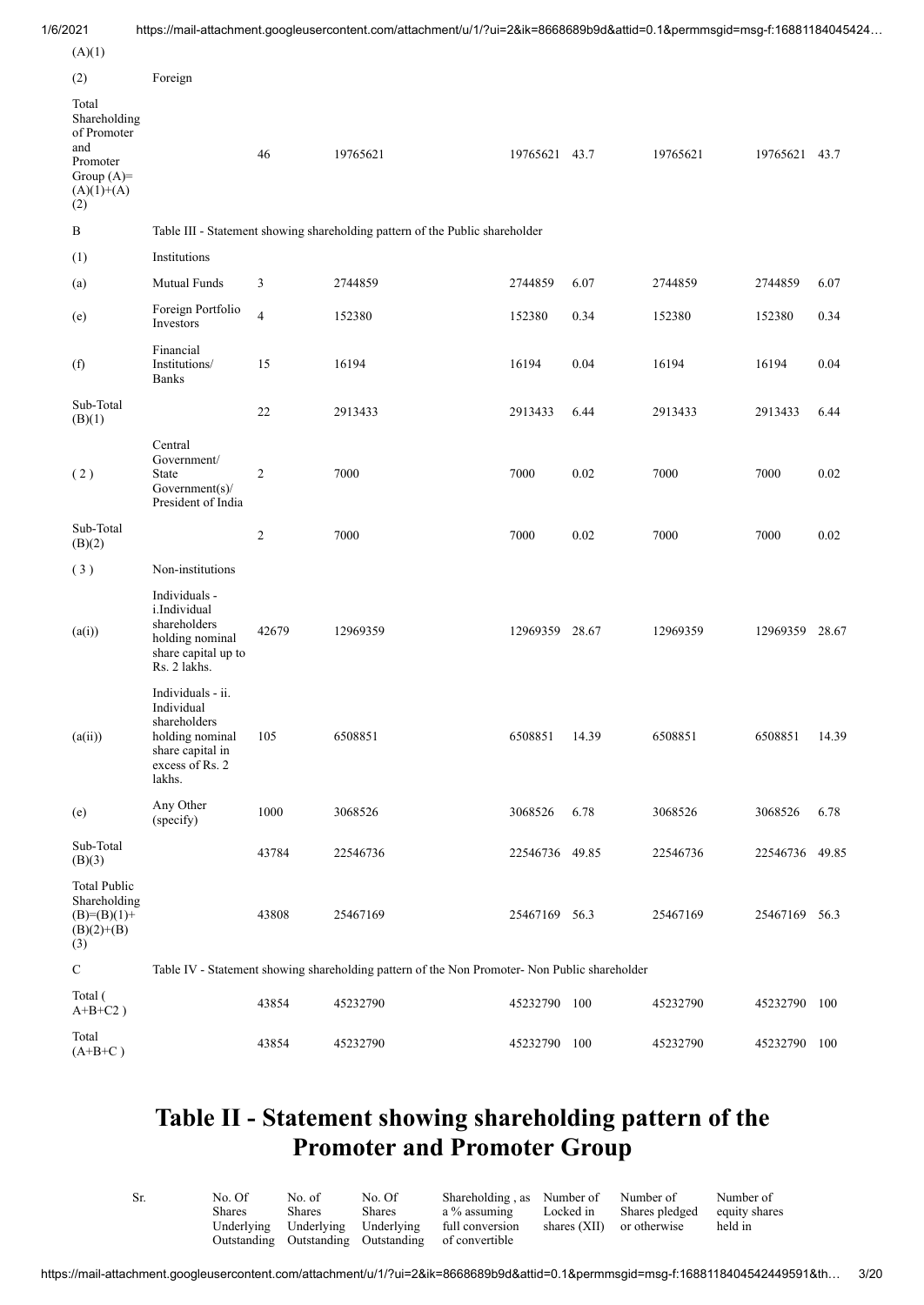| 1/6/2021 |                                                                                                |                                  |                     |                                                                   |                                                                                                             |     |                                               |                                 |                                           | https://mail-attachment.googleusercontent.com/attachment/u/1/?ui=2&ik=8668689b9d&attid=0.1&permmsgid=msg-f:16881184045424 |
|----------|------------------------------------------------------------------------------------------------|----------------------------------|---------------------|-------------------------------------------------------------------|-------------------------------------------------------------------------------------------------------------|-----|-----------------------------------------------|---------------------------------|-------------------------------------------|---------------------------------------------------------------------------------------------------------------------------|
|          |                                                                                                | convertible<br>securities<br>(X) | Warrants<br>$(X_i)$ | convertible<br>securities<br>and No. Of<br>Warrants<br>$(Xi)$ (a) | securities (as a<br>percentage of<br>diluted share<br>capital) (XI)=<br>$(VII)+(X)$ As a<br>% of $(A+B+C2)$ | (a) | As a<br>$%$ of<br>No. total<br>Shares<br>held | encumbered<br>(XIII)<br>No. (a) | As a<br>$%$ of<br>total<br>Shares<br>held | dematerialized<br>form (XIV)                                                                                              |
|          |                                                                                                |                                  |                     |                                                                   |                                                                                                             |     | (b)                                           |                                 | (b)                                       |                                                                                                                           |
|          | $\mathbf A$                                                                                    |                                  |                     |                                                                   | Table II - Statement showing shareholding pattern of the Promoter and Promoter Group                        |     |                                               |                                 |                                           |                                                                                                                           |
|          | (1)                                                                                            | Indian                           |                     |                                                                   |                                                                                                             |     |                                               |                                 |                                           |                                                                                                                           |
|          | (a)                                                                                            |                                  |                     |                                                                   | 40.57                                                                                                       |     |                                               | 590455 3.22                     |                                           | 18350512                                                                                                                  |
|          | (d)                                                                                            |                                  |                     |                                                                   | 3.13                                                                                                        |     |                                               | $\boldsymbol{0}$                | $\boldsymbol{0}$                          | 1415109                                                                                                                   |
|          | Sub-Total<br>(A)(1)                                                                            |                                  |                     |                                                                   | 43.7                                                                                                        |     |                                               | 590455 2.99                     |                                           | 19765621                                                                                                                  |
|          | (2)                                                                                            | Foreign                          |                     |                                                                   |                                                                                                             |     |                                               |                                 |                                           |                                                                                                                           |
|          | Total<br>Shareholding<br>of Promoter<br>and<br>Promoter<br>Group $(A)=$<br>$(A)(1)+(A)$<br>(2) |                                  |                     |                                                                   | 43.7                                                                                                        |     |                                               | 590455 2.99                     |                                           | 19765621                                                                                                                  |
|          | $\, {\bf B}$                                                                                   |                                  |                     |                                                                   | Table III - Statement showing shareholding pattern of the Public shareholder                                |     |                                               |                                 |                                           |                                                                                                                           |
|          | (1)                                                                                            | Institutions                     |                     |                                                                   |                                                                                                             |     |                                               |                                 |                                           |                                                                                                                           |
|          | (a)                                                                                            |                                  |                     |                                                                   | 6.07                                                                                                        |     |                                               |                                 |                                           | 2742109                                                                                                                   |
|          | (e)                                                                                            |                                  |                     |                                                                   | 0.34                                                                                                        |     |                                               |                                 |                                           | 152380                                                                                                                    |
|          | (f)                                                                                            |                                  |                     |                                                                   | 0.04                                                                                                        |     |                                               |                                 |                                           | 7744                                                                                                                      |
|          | Sub-Total<br>(B)(1)                                                                            |                                  |                     |                                                                   | 6.44                                                                                                        |     |                                               |                                 |                                           | 2902233                                                                                                                   |
|          | (2)                                                                                            |                                  |                     |                                                                   | 0.02                                                                                                        |     |                                               |                                 |                                           | $\boldsymbol{0}$                                                                                                          |
|          | Sub-Total<br>(B)(2)                                                                            |                                  |                     |                                                                   | 0.02                                                                                                        |     |                                               |                                 |                                           | $\boldsymbol{0}$                                                                                                          |
|          | (3)                                                                                            | Non-institutions                 |                     |                                                                   |                                                                                                             |     |                                               |                                 |                                           |                                                                                                                           |
|          | (a(i))                                                                                         |                                  |                     |                                                                   | 28.67                                                                                                       |     |                                               |                                 |                                           | 11789242                                                                                                                  |
|          | (a(ii))                                                                                        |                                  |                     |                                                                   | 14.39                                                                                                       |     |                                               |                                 |                                           | 6508851                                                                                                                   |
|          | (e)                                                                                            |                                  |                     |                                                                   | 6.78                                                                                                        |     |                                               |                                 |                                           | 3061816                                                                                                                   |
|          | Sub-Total<br>(B)(3)                                                                            |                                  |                     |                                                                   | 49.85                                                                                                       |     |                                               |                                 |                                           | 21359909                                                                                                                  |
|          | <b>Total Public</b><br>Shareholding<br>$(B)=(B)(1)+$<br>$(B)(2)+(B)$<br>(3)                    |                                  |                     |                                                                   | 56.3                                                                                                        |     |                                               |                                 |                                           | 24262142                                                                                                                  |
|          | ${\bf C}$                                                                                      |                                  |                     |                                                                   | Table IV - Statement showing shareholding pattern of the Non Promoter- Non Public shareholder               |     |                                               |                                 |                                           |                                                                                                                           |
|          | Total (<br>$A+B+C2$ )                                                                          |                                  |                     |                                                                   | 100                                                                                                         |     |                                               |                                 |                                           | 44027763                                                                                                                  |
|          | Total<br>$(A+B+C)$                                                                             |                                  |                     |                                                                   | 100                                                                                                         |     |                                               | 590455 1.31                     |                                           | 44027763                                                                                                                  |
|          |                                                                                                |                                  |                     |                                                                   |                                                                                                             |     |                                               |                                 |                                           |                                                                                                                           |

|                                             | Searial No. 1 2               |                                                        | $\mathcal{R}$                                          | 4                           | $\sim$                            |                                                                                           |                                                           |
|---------------------------------------------|-------------------------------|--------------------------------------------------------|--------------------------------------------------------|-----------------------------|-----------------------------------|-------------------------------------------------------------------------------------------|-----------------------------------------------------------|
| Name of the<br><b>Shareholders</b><br>$($ I | KALIDINDI<br><b>MADHU HUF</b> | NIRHMAL V<br>GORADIA<br><b>GEETA</b><br><b>GORADIA</b> | <b>GEETA</b><br>GORADIA<br>NIRHMAL V<br><b>GORADIA</b> | <b>MEENA</b><br><b>SHAH</b> | <b>ASHWIN V</b><br><b>GORADIA</b> | <b>GORADIA</b><br><b>VINODRAI</b><br>VACHHARAJ<br>GORADIA<br><b>CHARULATA</b><br>VINODRAI | <b>MEERA</b><br><b>GORADIA</b><br>BIMAL<br><b>GORADIA</b> |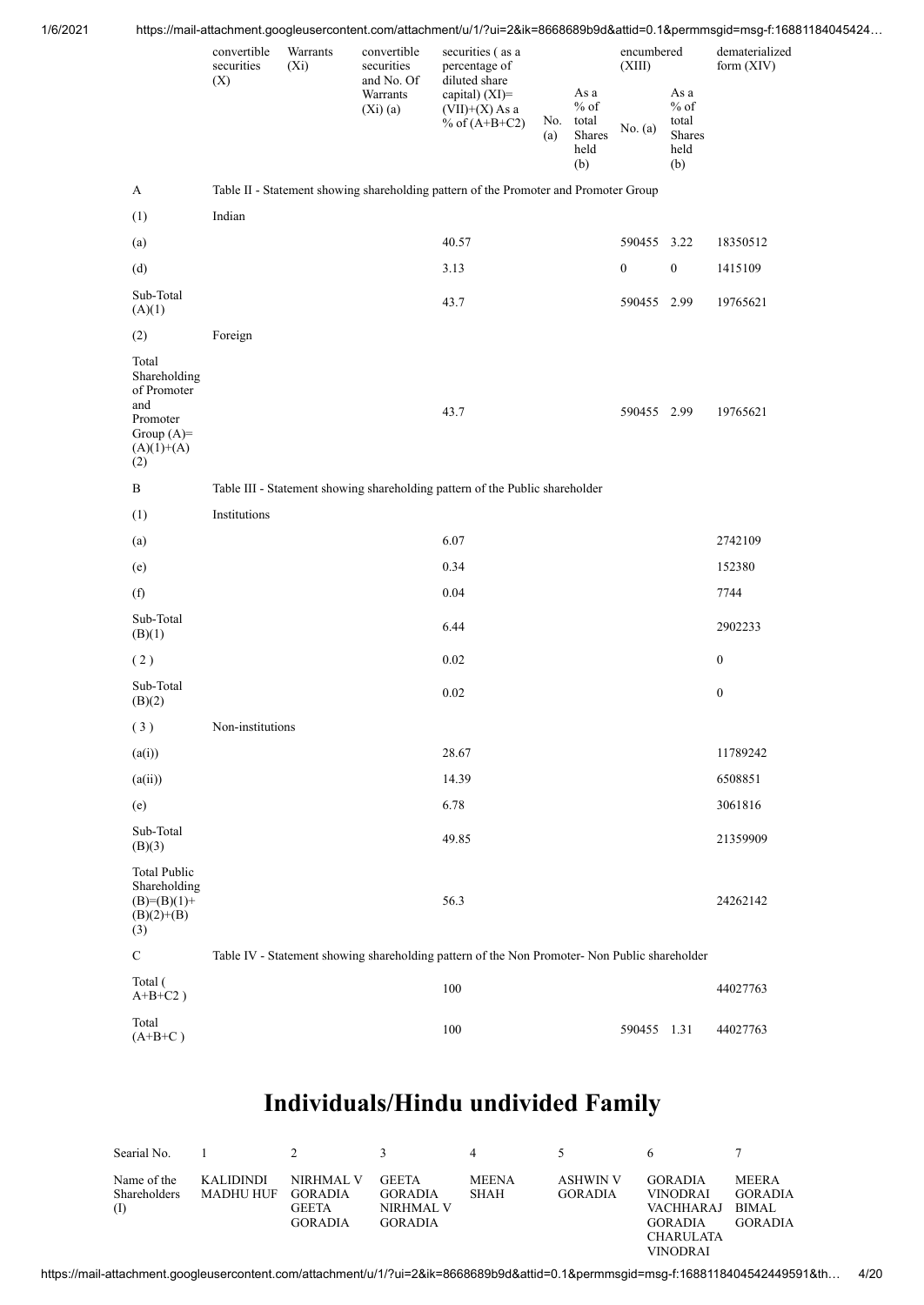| PAN (II)                                                                                                                                                                                          | AABHK2967F                       |                                                               | AABPG5825C AABPG8227A AADPS0675C |                  |                  | AAFPG5412K AAFPG5414R AAIPG5746P |                  |
|---------------------------------------------------------------------------------------------------------------------------------------------------------------------------------------------------|----------------------------------|---------------------------------------------------------------|----------------------------------|------------------|------------------|----------------------------------|------------------|
| No. of fully<br>paid up equity<br>shares held<br>(IV)                                                                                                                                             | 1660                             | 89463                                                         | 136315                           | 12430            | 85394            | 580702                           | 119549           |
| No. Of Partly<br>paid-up equity<br>shares held<br>(V)                                                                                                                                             |                                  |                                                               |                                  |                  |                  |                                  |                  |
| No. Of shares<br>underlying<br>Depository<br>Receipts (VI)                                                                                                                                        |                                  |                                                               |                                  |                  |                  |                                  |                  |
| Total nos.<br>shares held<br>$(VII) = (IV) +$<br>$(V)$ + $(VI)$                                                                                                                                   | 1660                             | 89463                                                         | 136315                           | 12430            | 85394            | 580702                           | 119549           |
| Shareholding<br>as a % of total<br>no. of shares<br>(calculated as<br>per SCRR,<br>1957) (VIII)<br>As a % of<br>$(A+B+C2)$                                                                        | $\boldsymbol{0}$                 | 0.2                                                           | 0.3                              | 0.03             | 0.19             | 1.28                             | 0.26             |
|                                                                                                                                                                                                   |                                  | Number of Voting Rights held in each class of securities (IX) |                                  |                  |                  |                                  |                  |
| Class eg:X                                                                                                                                                                                        | 1660                             | 89463                                                         | 136315                           | 12430            | 85394            | 580702                           | 119549           |
| Class eg:y                                                                                                                                                                                        |                                  |                                                               |                                  |                  |                  |                                  |                  |
| Total                                                                                                                                                                                             | 1660                             | 89463                                                         | 136315                           | 12430            | 85394            | 580702                           | 119549           |
| Total as a %<br>of Total<br>Voting rights                                                                                                                                                         | $\boldsymbol{0}$                 | 0.2                                                           | 0.3                              | 0.03             | 0.19             | 1.28                             | 0.26             |
| No. Of Shares<br>Underlying<br>Outstanding<br>convertible<br>securities $(X)$<br>No. of Shares                                                                                                    |                                  |                                                               |                                  |                  |                  |                                  |                  |
| Underlying<br>Outstanding<br>Warrants (Xi)                                                                                                                                                        |                                  |                                                               |                                  |                  |                  |                                  |                  |
| No. Of Shares<br>Underlying<br>Outstanding<br>convertible<br>securities and<br>No. Of<br>Warrants (Xi)<br>(a)                                                                                     |                                  |                                                               |                                  |                  |                  |                                  |                  |
| Shareholding,<br>as a $\%$<br>assuming full<br>conversion of<br>convertible<br>securities (as a<br>percentage of<br>diluted share<br>capital) (XI)=<br>$(VII)+(Xi)(a)$<br>As a % of<br>$(A+B+C2)$ | $\boldsymbol{0}$                 | $0.2\,$                                                       | $0.3\,$                          | 0.03             | 0.19             | 1.28                             | 0.26             |
|                                                                                                                                                                                                   | Number of Locked in shares (XII) |                                                               |                                  |                  |                  |                                  |                  |
| No. (a)                                                                                                                                                                                           |                                  |                                                               |                                  |                  |                  |                                  |                  |
| As a % of<br>total Shares<br>$\text{held}(\mathbf{b})$                                                                                                                                            |                                  |                                                               |                                  |                  |                  |                                  |                  |
|                                                                                                                                                                                                   |                                  | Number of Shares pledged or otherwise encumbered (XIII)       |                                  |                  |                  |                                  |                  |
| No. (a)                                                                                                                                                                                           | $\boldsymbol{0}$                 | $\boldsymbol{0}$                                              | $\boldsymbol{0}$                 | $\boldsymbol{0}$ | $\boldsymbol{0}$ | $\boldsymbol{0}$                 | $\boldsymbol{0}$ |

https://mail-attachment.googleusercontent.com/attachment/u/1/?ui=2&ik=8668689b9d&attid=0.1&permmsgid=msg-f:1688118404542449591&th… 5/20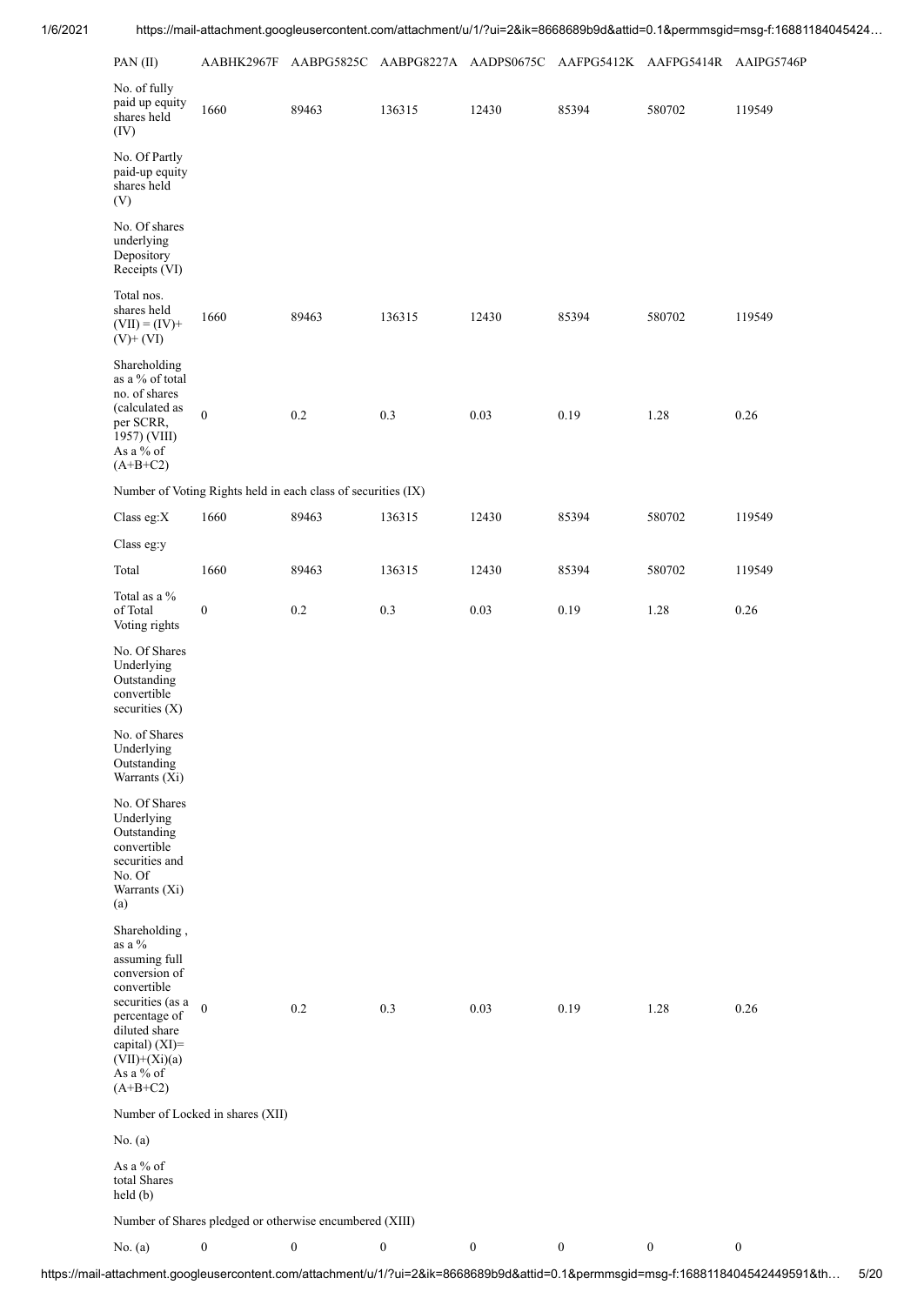| As a $%$ of<br>total Shares<br>$\text{held}(\text{b})$                  | $\mathbf{0}$      | $\mathbf{0}$      | $\mathbf{0}$      | $\mathbf{0}$      | $\mathbf{0}$      | $\mathbf{0}$ | $\boldsymbol{0}$  |
|-------------------------------------------------------------------------|-------------------|-------------------|-------------------|-------------------|-------------------|--------------|-------------------|
| Number of<br>equity shares<br>held in<br>dematerialized<br>form $(XIV)$ | 1660              | 89463             | 136315            | 12430             | 85394             | 580702       | 119549            |
| Reason for not providing PAN                                            |                   |                   |                   |                   |                   |              |                   |
| Reason for not<br>providing<br>PAN                                      |                   |                   |                   |                   |                   |              |                   |
| Shareholder<br>type                                                     | Promoter<br>Group | Promoter<br>Group | Promoter<br>Group | Promoter<br>Group | Promoter<br>Group | Promoter     | Promoter<br>Group |

| Searial No.                                                                                                                | 8                                                                | 9                                                             | 10                          | 11                            | 12                              | 13                               | 14                                                                 |
|----------------------------------------------------------------------------------------------------------------------------|------------------------------------------------------------------|---------------------------------------------------------------|-----------------------------|-------------------------------|---------------------------------|----------------------------------|--------------------------------------------------------------------|
| Name of the<br>Shareholders<br>(1)                                                                                         | <b>BIMAL</b><br><b>GORADIA</b><br><b>MEERA</b><br><b>GORADIA</b> | G Jyothi                                                      | KANUMILLI<br><b>MALATHI</b> | <b>ASHVEN</b><br><b>DATLA</b> | <b>RAVI</b><br><b>KALIDINDI</b> | <b>MADHU</b><br><b>KALIDINDI</b> | <b>BHARTI</b><br><b>GORADIA</b><br><b>ASHWIN</b><br><b>GORADIA</b> |
| PAN (II)                                                                                                                   | AAIPG5747N                                                       | AASPG1888N                                                    | ABZPK0175E                  | ACWPD2136N                    | ADOPK6009N                      | ADOPK6010H                       | ADVPG2682A                                                         |
| No. of fully<br>paid up equity<br>shares held<br>(IV)                                                                      | 323210                                                           | 166992                                                        | 8493                        | 1445724                       | 2546369                         | 635887                           | 53191                                                              |
| No. Of Partly<br>paid-up equity<br>shares held<br>(V)                                                                      |                                                                  |                                                               |                             |                               |                                 |                                  |                                                                    |
| No. Of shares<br>underlying<br>Depository<br>Receipts (VI)                                                                 |                                                                  |                                                               |                             |                               |                                 |                                  |                                                                    |
| Total nos.<br>shares held<br>$(VII) = (IV) +$<br>$(V)+(VI)$                                                                | 323210                                                           | 166992                                                        | 8493                        | 1445724                       | 2546369                         | 635887                           | 53191                                                              |
| Shareholding<br>as a % of total<br>no. of shares<br>(calculated as<br>per SCRR,<br>1957) (VIII)<br>As a % of<br>$(A+B+C2)$ | 0.71                                                             | 0.37                                                          | 0.02                        | 3.2                           | 5.63                            | 1.41                             | 0.12                                                               |
|                                                                                                                            |                                                                  | Number of Voting Rights held in each class of securities (IX) |                             |                               |                                 |                                  |                                                                    |
| Class eg:X                                                                                                                 | 323210                                                           | 166992                                                        | 8493                        | 1445724                       | 2546369                         | 635887                           | 53191                                                              |
| Class eg:y                                                                                                                 |                                                                  |                                                               |                             |                               |                                 |                                  |                                                                    |
| Total                                                                                                                      | 323210                                                           | 166992                                                        | 8493                        | 1445724                       | 2546369                         | 635887                           | 53191                                                              |
| Total as a %<br>of Total<br>Voting rights                                                                                  | 0.71                                                             | 0.37                                                          | 0.02                        | 3.2                           | 5.63                            | 1.41                             | 0.12                                                               |
| No. Of Shares<br>Underlying<br>Outstanding<br>convertible<br>securities $(X)$                                              |                                                                  |                                                               |                             |                               |                                 |                                  |                                                                    |
| No. of Shares<br>Underlying<br>Outstanding<br>Warrants (Xi)                                                                |                                                                  |                                                               |                             |                               |                                 |                                  |                                                                    |

No. Of Shares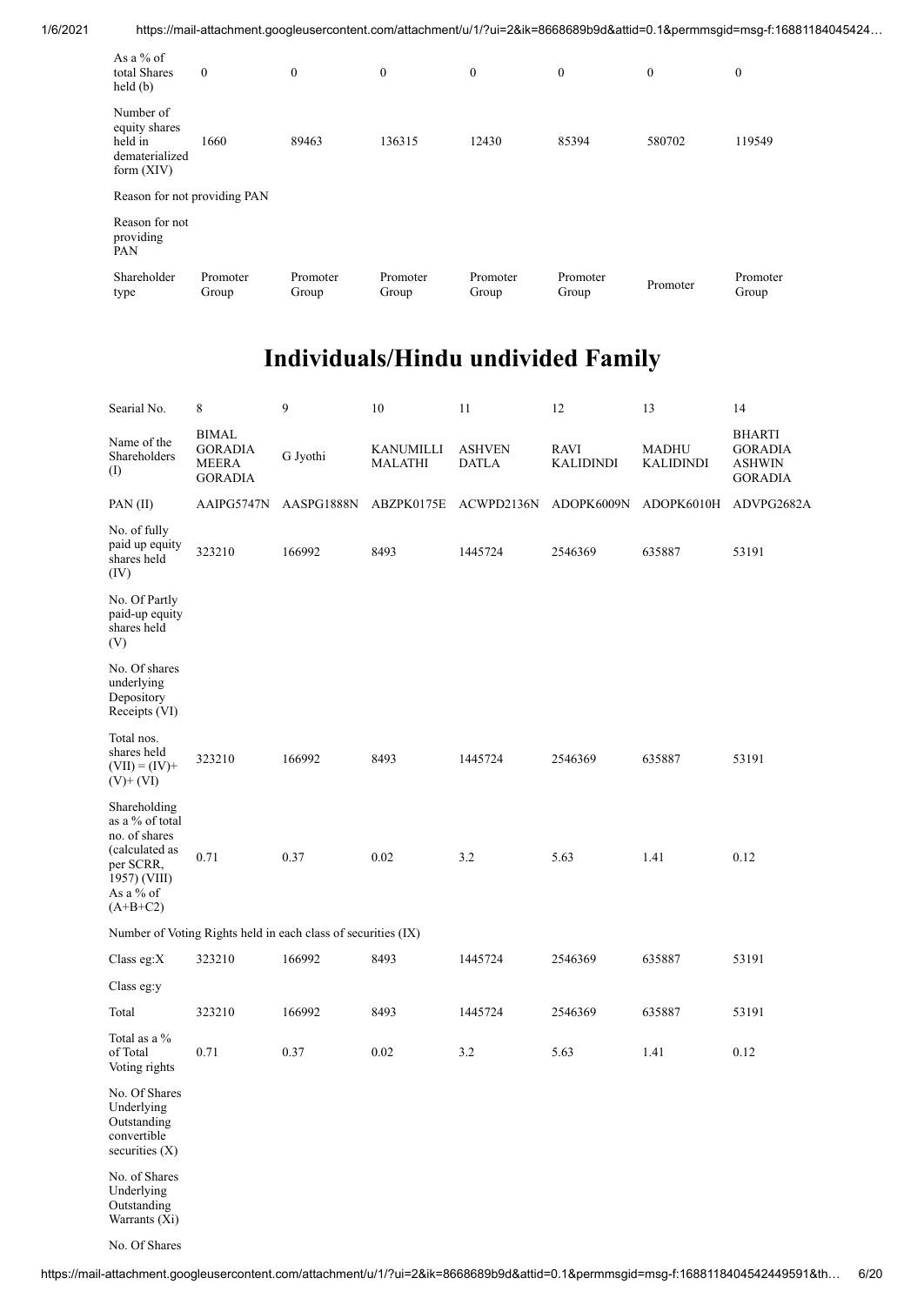| 1/6/2021 | https://mail-attachment.googleusercontent.com/attachment/u/1/?ui=2&ik=8668689b9d&attid=0.1&permmsgid=msg-f:16881184045424… |
|----------|----------------------------------------------------------------------------------------------------------------------------|

| Underlying<br>Outstanding<br>convertible<br>securities and<br>No. Of<br>Warrants (Xi)<br>(a)                                                                                                      |                                  |                                                         |                   |                   |                  |                  |                   |
|---------------------------------------------------------------------------------------------------------------------------------------------------------------------------------------------------|----------------------------------|---------------------------------------------------------|-------------------|-------------------|------------------|------------------|-------------------|
| Shareholding,<br>as a $\%$<br>assuming full<br>conversion of<br>convertible<br>securities (as a<br>percentage of<br>diluted share<br>capital) (XI)=<br>$(VII)+(Xi)(a)$<br>As a % of<br>$(A+B+C2)$ | 0.71                             | 0.37                                                    | 0.02              | 3.2               | 5.63             | 1.41             | 0.12              |
|                                                                                                                                                                                                   | Number of Locked in shares (XII) |                                                         |                   |                   |                  |                  |                   |
| No. $(a)$                                                                                                                                                                                         |                                  |                                                         |                   |                   |                  |                  |                   |
| As a % of<br>total Shares<br>held(b)                                                                                                                                                              |                                  |                                                         |                   |                   |                  |                  |                   |
|                                                                                                                                                                                                   |                                  | Number of Shares pledged or otherwise encumbered (XIII) |                   |                   |                  |                  |                   |
| No. (a)                                                                                                                                                                                           | $\boldsymbol{0}$                 | $\boldsymbol{0}$                                        | $\boldsymbol{0}$  | 70455             | $\boldsymbol{0}$ | $\boldsymbol{0}$ | $\boldsymbol{0}$  |
| As a % of<br>total Shares<br>held(b)                                                                                                                                                              | $\boldsymbol{0}$                 | $\boldsymbol{0}$                                        | $\boldsymbol{0}$  | 4.87              | $\boldsymbol{0}$ | $\boldsymbol{0}$ | $\mathbf{0}$      |
| Number of<br>equity shares<br>held in<br>dematerialized<br>form $(XIV)$                                                                                                                           | 323210                           | 166992                                                  | 8493              | 1445724           | 2546369          | 635887           | 53191             |
| Reason for not providing PAN                                                                                                                                                                      |                                  |                                                         |                   |                   |                  |                  |                   |
| Reason for not<br>providing<br>PAN                                                                                                                                                                |                                  |                                                         |                   |                   |                  |                  |                   |
| Shareholder<br>type                                                                                                                                                                               | Promoter<br>Group                | Promoter<br>Group                                       | Promoter<br>Group | Promoter<br>Group | Promoter         | Promoter         | Promoter<br>Group |
|                                                                                                                                                                                                   |                                  |                                                         |                   |                   |                  |                  |                   |

| Searial No.                                                | 15                                 | 16         | 17                                           | 18                                  | 19                                  | 20              | 21                                                                                                             |
|------------------------------------------------------------|------------------------------------|------------|----------------------------------------------|-------------------------------------|-------------------------------------|-----------------|----------------------------------------------------------------------------------------------------------------|
| Name of the<br>Shareholders<br>(I)                         | Penumatsa<br>Satyanarayana<br>Raju | VALLI P    | RAMALINGA<br><b>RAJU</b><br><b>PENMATCHA</b> | <b>PADMA</b><br><b>GOTTUMUKKALA</b> | <b>ANURADHA</b><br><b>KALIDINDI</b> | <b>N JANAKI</b> | <b>GORADIA</b><br><b>CHARULATA</b><br><b>VINODRAI</b><br><b>GORADIA</b><br><b>VINODRAI</b><br><b>VACHHARAJ</b> |
| PAN(II)                                                    | AEJPP5673D                         | AEJPP6075K | AEKPP2038M                                   | AFPPG2456L                          | AGYPK8737C                          | AHBPJ0779K      | AHCPG9174G                                                                                                     |
| No. of fully<br>paid up equity<br>shares held<br>(IV)      | 81434                              | 2575       | 34900                                        | 85225                               | 882973                              | 45155           | 339238                                                                                                         |
| No. Of Partly<br>paid-up equity<br>shares held<br>(V)      |                                    |            |                                              |                                     |                                     |                 |                                                                                                                |
| No. Of shares<br>underlying<br>Depository<br>Receipts (VI) |                                    |            |                                              |                                     |                                     |                 |                                                                                                                |
| Total nos.<br>shares held                                  | 81434                              | 2575       | 34900                                        | 85225                               | 882973                              | 45155           | 339238                                                                                                         |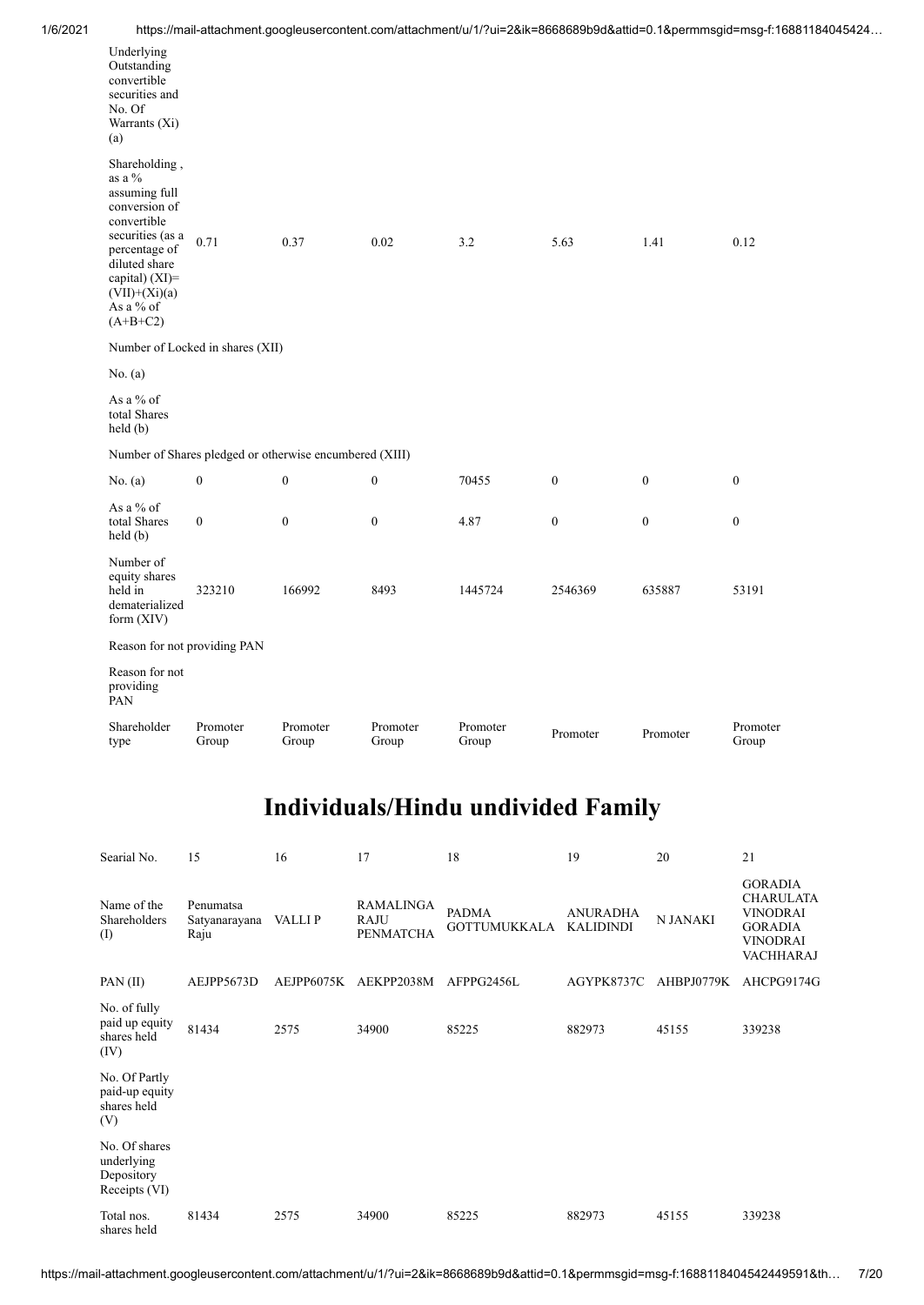| 1/6/2021 |                                                                                                                            |                                                               |                   |                   |                  |                   |                   | https://mail-attachment.googleusercontent.com/attachment/u/1/?ui=2&ik=8668689b9d&attid=0.1&permmsgid=msg-f:16881184045424 |
|----------|----------------------------------------------------------------------------------------------------------------------------|---------------------------------------------------------------|-------------------|-------------------|------------------|-------------------|-------------------|---------------------------------------------------------------------------------------------------------------------------|
|          | $(VII) = (IV) +$<br>$(V)$ + $(VI)$                                                                                         |                                                               |                   |                   |                  |                   |                   |                                                                                                                           |
|          | Shareholding<br>as a % of total<br>no. of shares<br>(calculated as<br>per SCRR,<br>1957) (VIII)<br>As a % of<br>$(A+B+C2)$ | $0.18\,$                                                      | $0.01\,$          | $0.08\,$          | 0.19             | 1.95              | 0.1               | 0.75                                                                                                                      |
|          |                                                                                                                            | Number of Voting Rights held in each class of securities (IX) |                   |                   |                  |                   |                   |                                                                                                                           |
|          | Class eg: $X$                                                                                                              | 81434                                                         | 2575              | 34900             | 85225            | 882973            | 45155             | 339238                                                                                                                    |
|          | Class eg:y                                                                                                                 |                                                               |                   |                   |                  |                   |                   |                                                                                                                           |
|          | Total                                                                                                                      | 81434                                                         | 2575              | 34900             | 85225            | 882973            | 45155             | 339238                                                                                                                    |
|          | Total as a $\%$<br>of Total<br>Voting rights                                                                               | $0.18\,$                                                      | $0.01\,$          | $0.08\,$          | 0.19             | 1.95              | 0.1               | 0.75                                                                                                                      |
|          | No. Of Shares<br>Underlying<br>Outstanding<br>convertible<br>securities (X)                                                |                                                               |                   |                   |                  |                   |                   |                                                                                                                           |
|          | No. of Shares<br>Underlying<br>Outstanding<br>Warrants (Xi)                                                                |                                                               |                   |                   |                  |                   |                   |                                                                                                                           |
|          | No. Of Shares<br>Underlying<br>Outstanding<br>convertible<br>securities and<br>No. Of<br>Warrants (Xi)<br>(a)              |                                                               |                   |                   |                  |                   |                   |                                                                                                                           |
|          | Shareholding,<br>as a $\%$<br>assuming full<br>conversion of<br>convertible<br>securities (as a<br>percentage of           | 0.18                                                          | $0.01\,$          | $0.08\,$          | 0.19             | 1.95              | 0.1               | 0.75                                                                                                                      |
|          | diluted share<br>capital) (XI)=<br>$(VII)+(Xi)(a)$<br>As a % of<br>$(A+B+C2)$                                              |                                                               |                   |                   |                  |                   |                   |                                                                                                                           |
|          |                                                                                                                            | Number of Locked in shares (XII)                              |                   |                   |                  |                   |                   |                                                                                                                           |
|          | No. $(a)$                                                                                                                  |                                                               |                   |                   |                  |                   |                   |                                                                                                                           |
|          | As a % of<br>total Shares<br>held(b)                                                                                       |                                                               |                   |                   |                  |                   |                   |                                                                                                                           |
|          |                                                                                                                            | Number of Shares pledged or otherwise encumbered (XIII)       |                   |                   |                  |                   |                   |                                                                                                                           |
|          | No. $(a)$                                                                                                                  | $\boldsymbol{0}$                                              | $\boldsymbol{0}$  | $\boldsymbol{0}$  | $\boldsymbol{0}$ | $\boldsymbol{0}$  | $\boldsymbol{0}$  | $\bf{0}$                                                                                                                  |
|          | As a % of<br>total Shares<br>held(b)                                                                                       | $\boldsymbol{0}$                                              | $\boldsymbol{0}$  | $\boldsymbol{0}$  | $\boldsymbol{0}$ | $\boldsymbol{0}$  | $\boldsymbol{0}$  | $\bf{0}$                                                                                                                  |
|          | Number of<br>equity shares<br>held in<br>dematerialized<br>form $(XIV)$                                                    | 81434                                                         | 2575              | 34900             | 85225            | 882973            | 45155             | 339238                                                                                                                    |
|          | Reason for not providing PAN                                                                                               |                                                               |                   |                   |                  |                   |                   |                                                                                                                           |
|          | Reason for not<br>providing<br>PAN                                                                                         |                                                               |                   |                   |                  |                   |                   |                                                                                                                           |
|          | Shareholder<br>type                                                                                                        | Promoter<br>Group                                             | Promoter<br>Group | Promoter<br>Group | Promoter Group   | Promoter<br>Group | Promoter<br>Group | Promoter<br>Group                                                                                                         |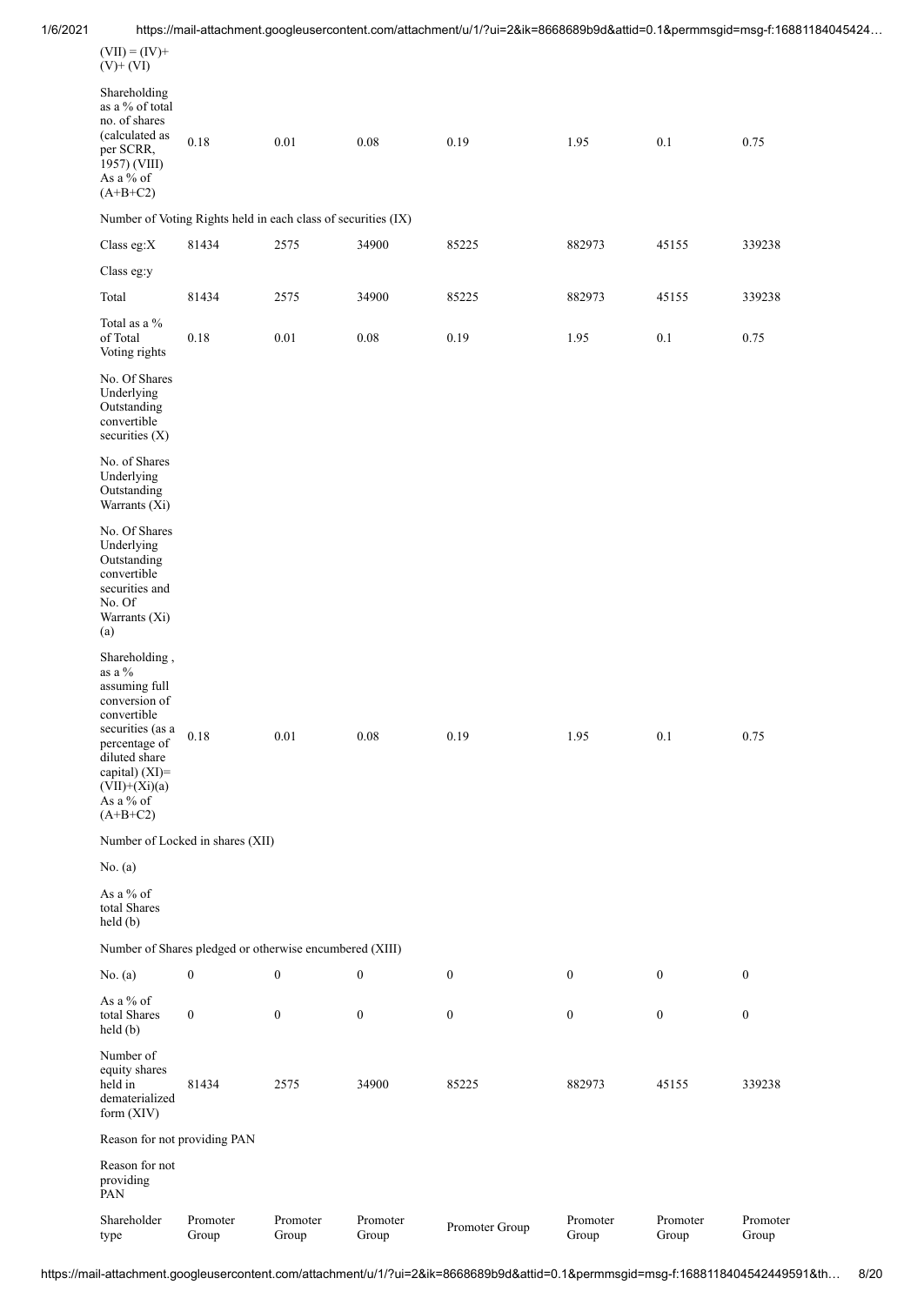| Searial No.                                                                                                                                                         | 22                                                            | 23                                                 | 24                                        | 25                    | 26                          | 27                                 | 28              |
|---------------------------------------------------------------------------------------------------------------------------------------------------------------------|---------------------------------------------------------------|----------------------------------------------------|-------------------------------------------|-----------------------|-----------------------------|------------------------------------|-----------------|
| Name of the<br>Shareholders<br>(I)                                                                                                                                  | UTKAL B<br><b>GORADIA</b><br><b>BIMAL V</b><br><b>GORADIA</b> | <b>PENMETSA</b><br><b>NARASIMHA</b><br><b>RAJU</b> | <b>PENMETSA</b><br><b>VARA</b><br>LAKSHMI | <b>GVVRP</b><br>Varma | <b>MADHAVI</b><br>PENUMASTA | <b>KANUMILLI</b><br><b>SUDHEER</b> | <b>K GAUTAM</b> |
| PAN(II)                                                                                                                                                             | AHCPG9175H                                                    | AHDPP9407C                                         | AHDPP9959K                                | AHEPG9232F            | AHPPP9083N                  | AHTPK8438N                         | AIZPK4595R      |
| No. of fully<br>paid up equity<br>shares held<br>(IV)                                                                                                               | 87938                                                         | 1173619                                            | 350355                                    | 72445                 | 83283                       | 77710                              | 1287330         |
| No. Of Partly<br>paid-up equity<br>shares held<br>(V)                                                                                                               |                                                               |                                                    |                                           |                       |                             |                                    |                 |
| No. Of shares<br>underlying<br>Depository<br>Receipts (VI)                                                                                                          |                                                               |                                                    |                                           |                       |                             |                                    |                 |
| Total nos.<br>shares held<br>$(VII) = (IV) +$<br>$(V)+(VI)$                                                                                                         | 87938                                                         | 1173619                                            | 350355                                    | 72445                 | 83283                       | 77710                              | 1287330         |
| Shareholding<br>as a % of total<br>no. of shares<br>(calculated as<br>per SCRR,<br>1957) (VIII)<br>As a % of<br>$(A+B+C2)$                                          | 0.19                                                          | 2.59                                               | 0.77                                      | 0.16                  | 0.18                        | 0.17                               | 2.85            |
|                                                                                                                                                                     | Number of Voting Rights held in each class of securities (IX) |                                                    |                                           |                       |                             |                                    |                 |
| Class eg: $X$                                                                                                                                                       | 87938                                                         | 1173619                                            | 350355                                    | 72445                 | 83283                       | 77710                              | 1287330         |
| Class eg:y                                                                                                                                                          |                                                               |                                                    |                                           |                       |                             |                                    |                 |
| Total                                                                                                                                                               | 87938                                                         | 1173619                                            | 350355                                    | 72445                 | 83283                       | 77710                              | 1287330         |
| Total as a %<br>of Total<br>Voting rights                                                                                                                           | 0.19                                                          | 2.59                                               | 0.77                                      | 0.16                  | 0.18                        | 0.17                               | 2.85            |
| No. Of Shares<br>Underlying<br>Outstanding<br>convertible<br>securities $(X)$                                                                                       |                                                               |                                                    |                                           |                       |                             |                                    |                 |
| No. of Shares<br>Underlying<br>Outstanding<br>Warrants (Xi)                                                                                                         |                                                               |                                                    |                                           |                       |                             |                                    |                 |
| No. Of Shares<br>Underlying<br>Outstanding<br>convertible<br>securities and<br>No. Of<br>Warrants (Xi)<br>(a)                                                       |                                                               |                                                    |                                           |                       |                             |                                    |                 |
| Shareholding,<br>as a %<br>assuming full<br>conversion of<br>convertible<br>securities (as a<br>percentage of<br>diluted share<br>capital) (XI)=<br>$(VII)+(Xi)(a)$ | 0.19                                                          | 2.59                                               | 0.77                                      | 0.16                  | 0.18                        | 0.17                               | 2.85            |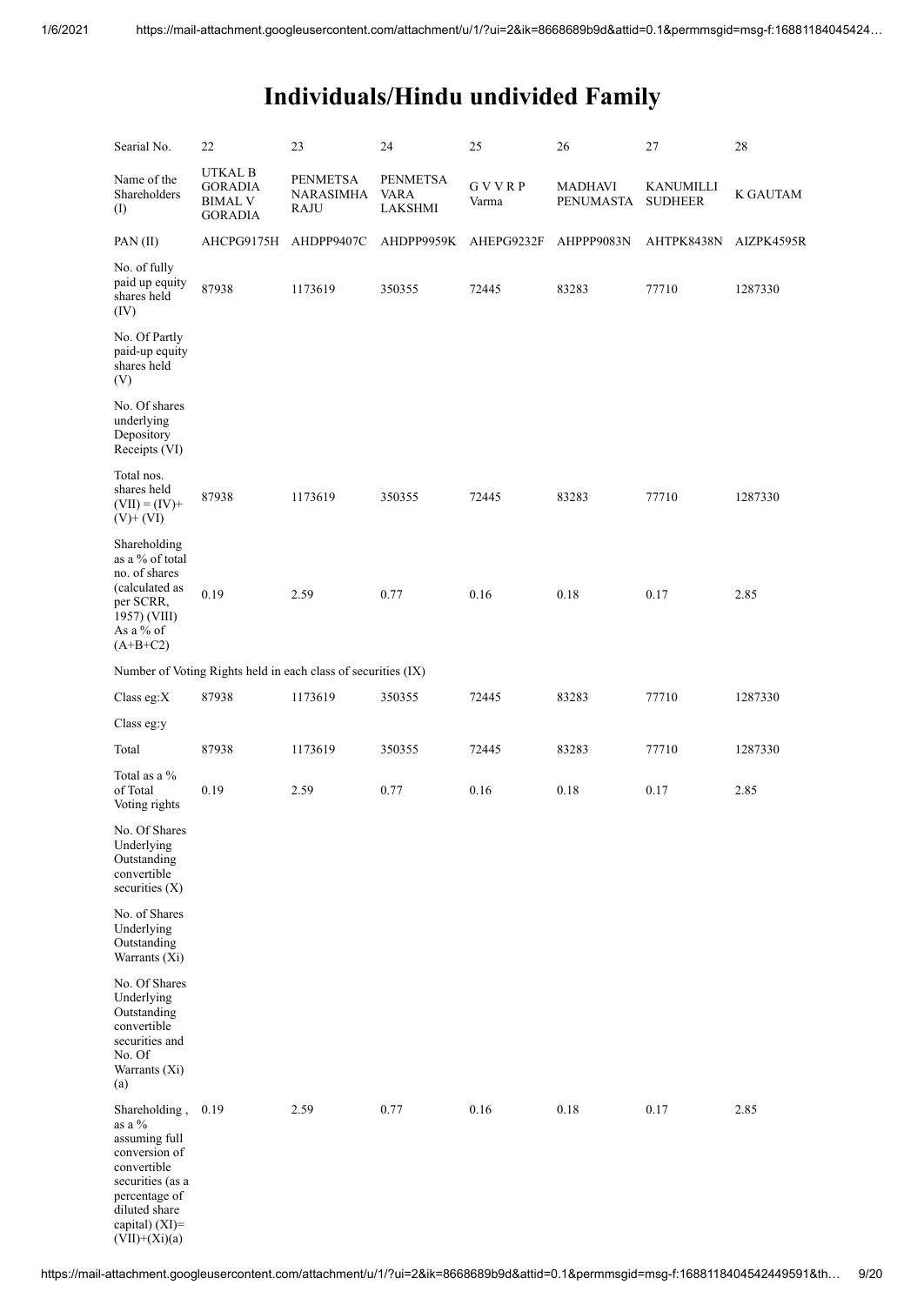| 1/6/2021 |                                                                         |                   |                                                         |                   |                   |                   |                   | https://mail-attachment.googleusercontent.com/attachment/u/1/?ui=2&ik=8668689b9d&attid=0.1&permmsgid=msg-f:16881184045424 |  |
|----------|-------------------------------------------------------------------------|-------------------|---------------------------------------------------------|-------------------|-------------------|-------------------|-------------------|---------------------------------------------------------------------------------------------------------------------------|--|
|          | As a $%$ of<br>$(A+B+C2)$                                               |                   |                                                         |                   |                   |                   |                   |                                                                                                                           |  |
|          | Number of Locked in shares (XII)                                        |                   |                                                         |                   |                   |                   |                   |                                                                                                                           |  |
|          | No. (a)                                                                 |                   |                                                         |                   |                   |                   |                   |                                                                                                                           |  |
|          | As a $%$ of<br>total Shares<br>held(b)                                  |                   |                                                         |                   |                   |                   |                   |                                                                                                                           |  |
|          |                                                                         |                   | Number of Shares pledged or otherwise encumbered (XIII) |                   |                   |                   |                   |                                                                                                                           |  |
|          | No. $(a)$                                                               | $\boldsymbol{0}$  | 460000                                                  | 60000             | $\bf{0}$          | $\boldsymbol{0}$  | $\mathbf{0}$      | $\bf{0}$                                                                                                                  |  |
|          | As a $%$ of<br>total Shares<br>held(b)                                  | $\mathbf{0}$      | 39.2                                                    | 17.13             | $\boldsymbol{0}$  | $\boldsymbol{0}$  | $\mathbf{0}$      | $\boldsymbol{0}$                                                                                                          |  |
|          | Number of<br>equity shares<br>held in<br>dematerialized<br>form $(XIV)$ | 87938             | 1173619                                                 | 350355            | 72445             | 83283             | 77710             | 1287330                                                                                                                   |  |
|          | Reason for not providing PAN                                            |                   |                                                         |                   |                   |                   |                   |                                                                                                                           |  |
|          | Reason for not<br>providing<br>PAN                                      |                   |                                                         |                   |                   |                   |                   |                                                                                                                           |  |
|          | Shareholder<br>type                                                     | Promoter<br>Group | Promoter                                                | Promoter<br>Group | Promoter<br>Group | Promoter<br>Group | Promoter<br>Group | Promoter<br>Group                                                                                                         |  |

| Searial No.                                                                                                                | 29                  | 30                                                            | 31                            | 32             | 33                               | 34                 | 35                                |
|----------------------------------------------------------------------------------------------------------------------------|---------------------|---------------------------------------------------------------|-------------------------------|----------------|----------------------------------|--------------------|-----------------------------------|
| Name of the<br>Shareholders<br>(I)                                                                                         | Kalidindi<br>Shilpa | <b>SRIDHAR</b><br><b>BHUPATIRAJU</b>                          | <b>GOKUL</b><br><b>HARINI</b> | <b>GOKUL S</b> | <b>POOJA</b><br><b>KALIDINDI</b> | <b>G.T.SANDEEP</b> | <b>VEGESANA</b><br><b>SAILAJA</b> |
| PAN $(II)$                                                                                                                 | AJRPD6533D          | AKPPB6344R                                                    | AKPPG3960N                    | AKQPS4416E     | AKVPK4298B                       | AMDPG6520C         | AMIPV0786E                        |
| No. of fully<br>paid up equity<br>shares held<br>(IV)                                                                      | 2760833             | 204642                                                        | 10011                         | 80663          | 1377850                          | 233122             | 10650                             |
| No. Of Partly<br>paid-up equity<br>shares held<br>(V)                                                                      |                     |                                                               |                               |                |                                  |                    |                                   |
| No. Of shares<br>underlying<br>Depository<br>Receipts (VI)                                                                 |                     |                                                               |                               |                |                                  |                    |                                   |
| Total nos.<br>shares held<br>$(VII) = (IV) +$<br>$(V)$ + $(VI)$                                                            | 2760833             | 204642                                                        | 10011                         | 80663          | 1377850                          | 233122             | 10650                             |
| Shareholding<br>as a % of total<br>no. of shares<br>(calculated as<br>per SCRR,<br>1957) (VIII)<br>As a % of<br>$(A+B+C2)$ | 6.1                 | 0.45                                                          | 0.02                          | 0.18           | 3.05                             | 0.52               | 0.02                              |
|                                                                                                                            |                     | Number of Voting Rights held in each class of securities (IX) |                               |                |                                  |                    |                                   |
| Class eg:X                                                                                                                 | 2760833             | 204642                                                        | 10011                         | 80663          | 1377850                          | 233122             | 10650                             |
| Class eg:y                                                                                                                 |                     |                                                               |                               |                |                                  |                    |                                   |
| Total                                                                                                                      | 2760833             | 204642                                                        | 10011                         | 80663          | 1377850                          | 233122             | 10650                             |
| Total as a %<br>of Total<br>Voting rights                                                                                  | 6.1                 | 0.45                                                          | 0.02                          | 0.18           | 3.05                             | 0.52               | 0.02                              |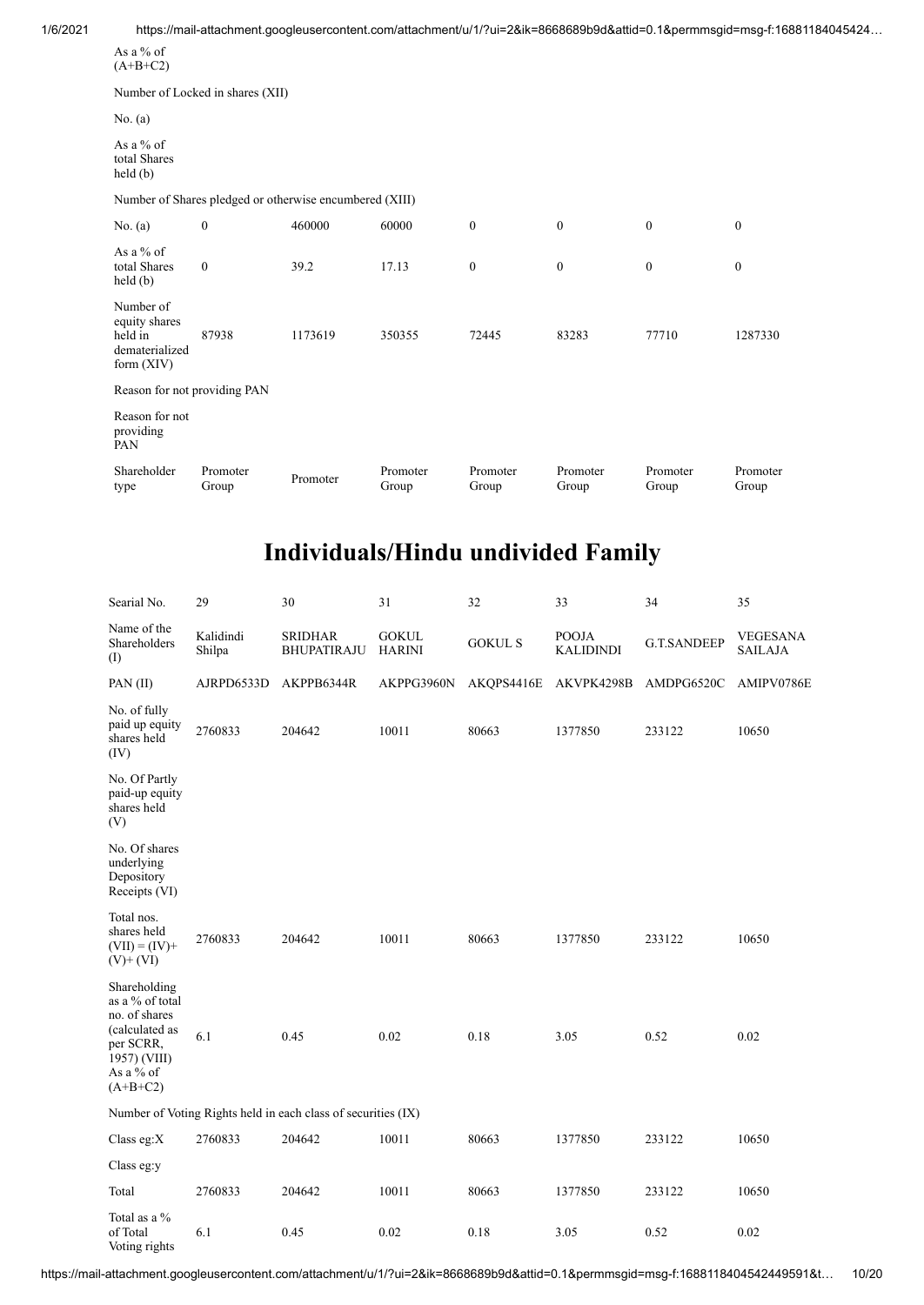| No. Of Shares<br>Underlying<br>Outstanding<br>convertible<br>securities (X)                                                                                                                    |                                  |                                                         |                   |                   |                   |                   |                   |
|------------------------------------------------------------------------------------------------------------------------------------------------------------------------------------------------|----------------------------------|---------------------------------------------------------|-------------------|-------------------|-------------------|-------------------|-------------------|
| No. of Shares<br>Underlying<br>Outstanding<br>Warrants (Xi)                                                                                                                                    |                                  |                                                         |                   |                   |                   |                   |                   |
| No. Of Shares<br>Underlying<br>Outstanding<br>convertible<br>securities and<br>No. Of<br>Warrants (Xi)<br>(a)                                                                                  |                                  |                                                         |                   |                   |                   |                   |                   |
| Shareholding,<br>as a %<br>assuming full<br>conversion of<br>convertible<br>securities (as a<br>percentage of<br>diluted share<br>capital) (XI)=<br>$(VII)+(Xi)(a)$<br>As a % of<br>$(A+B+C2)$ | 6.1                              | 0.45                                                    | 0.02              | 0.18              | 3.05              | 0.52              | 0.02              |
|                                                                                                                                                                                                | Number of Locked in shares (XII) |                                                         |                   |                   |                   |                   |                   |
| No. (a)                                                                                                                                                                                        |                                  |                                                         |                   |                   |                   |                   |                   |
| As a % of<br>total Shares<br>$\text{held}(\text{b})$                                                                                                                                           |                                  |                                                         |                   |                   |                   |                   |                   |
|                                                                                                                                                                                                |                                  | Number of Shares pledged or otherwise encumbered (XIII) |                   |                   |                   |                   |                   |
| No. (a)                                                                                                                                                                                        | $\boldsymbol{0}$                 | $\boldsymbol{0}$                                        | $\boldsymbol{0}$  | $\boldsymbol{0}$  | $\boldsymbol{0}$  | $\boldsymbol{0}$  | $\boldsymbol{0}$  |
| As a % of<br>total Shares<br>$\text{held}(\text{b})$                                                                                                                                           | $\boldsymbol{0}$                 | $\boldsymbol{0}$                                        | $\boldsymbol{0}$  | $\bf{0}$          | $\boldsymbol{0}$  | $\boldsymbol{0}$  | $\boldsymbol{0}$  |
| Number of<br>equity shares<br>held in<br>dematerialized<br>form $(XIV)$                                                                                                                        | 2760833                          | 204642                                                  | 10011             | 80663             | 1377850           | 233122            | 10650             |
| Reason for not providing PAN                                                                                                                                                                   |                                  |                                                         |                   |                   |                   |                   |                   |
| Reason for not<br>providing<br>PAN                                                                                                                                                             |                                  |                                                         |                   |                   |                   |                   |                   |
| Shareholder<br>type                                                                                                                                                                            | Promoter<br>Group                | Promoter Group                                          | Promoter<br>Group | Promoter<br>Group | Promoter<br>Group | Promoter<br>Group | Promoter<br>Group |

| Searial No.                                           | 36         | 37                 | 38                        | 39                                      | 40                                              | 41                                                | 42                                             |
|-------------------------------------------------------|------------|--------------------|---------------------------|-----------------------------------------|-------------------------------------------------|---------------------------------------------------|------------------------------------------------|
| Name of the<br>Shareholders<br>(I)                    | K MALLIKA  | Kalidindi<br>Roopa | <b>DIVYA</b><br>PENUMACHA | <b>SUBBA RAJU</b><br><b>BHUPATIRAJU</b> | <b>NISHI</b><br><b>ASHWIN</b><br><b>GORADIA</b> | <b>SAI</b><br><b>SREEDHAR</b><br><b>KANUMILLI</b> | <b>DITI</b><br><b>ASHWIN</b><br><b>GORADIA</b> |
| PAN(II)                                               | ANJPM7670C | ARFPK4302F         | ARLPP9862B                | AWYPB8809L                              | BONPG9729N                                      | BUCPK2567H                                        | BFJPG1741R                                     |
| No. of fully<br>paid up equity<br>shares held<br>(IV) | 36263      | 2237695            | 382021                    | 139011                                  | 30000                                           | 8192                                              | 30000                                          |
| No. Of Partly<br>paid-up equity<br>shares held<br>(V) |            |                    |                           |                                         |                                                 |                                                   |                                                |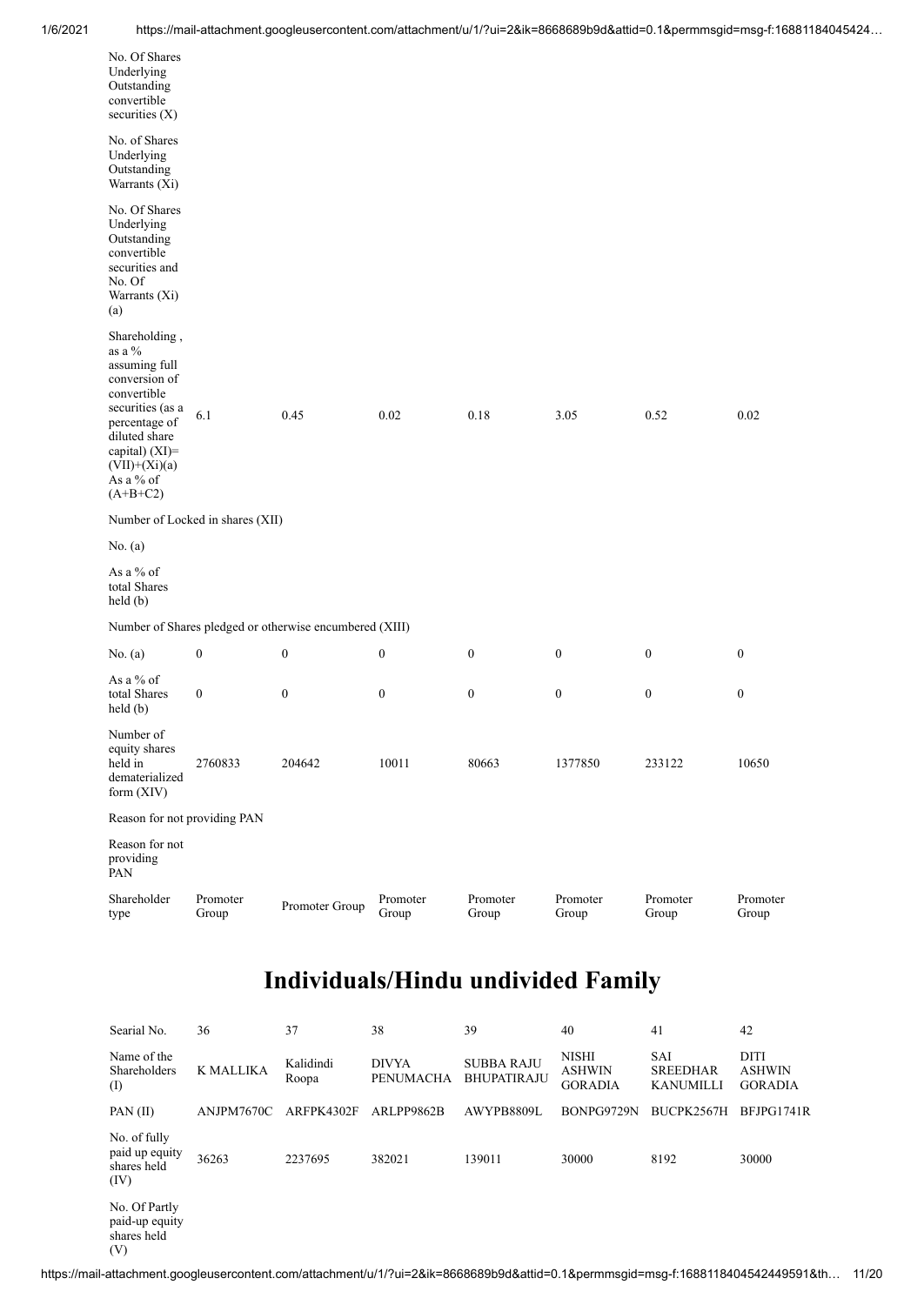| No. Of shares<br>underlying<br>Depository<br>Receipts (VI)                                                                                                                                     |                                                               |                  |                  |                  |                  |                  |                  |
|------------------------------------------------------------------------------------------------------------------------------------------------------------------------------------------------|---------------------------------------------------------------|------------------|------------------|------------------|------------------|------------------|------------------|
| Total nos.<br>shares held<br>$(VII) = (IV) +$<br>$(V)$ + $(VI)$                                                                                                                                | 36263                                                         | 2237695          | 382021           | 139011           | 30000            | 8192             | 30000            |
| Shareholding<br>as a % of total<br>no. of shares<br>(calculated as<br>per SCRR,<br>1957) (VIII)<br>As a % of<br>$(A+B+C2)$                                                                     | 0.08                                                          | 4.95             | 0.84             | 0.31             | 0.07             | 0.02             | 0.07             |
|                                                                                                                                                                                                | Number of Voting Rights held in each class of securities (IX) |                  |                  |                  |                  |                  |                  |
| Class eg: $X$                                                                                                                                                                                  | 36263                                                         | 2237695          | 382021           | 139011           | 30000            | 8192             | 30000            |
| Class eg:y                                                                                                                                                                                     |                                                               |                  |                  |                  |                  |                  |                  |
| Total                                                                                                                                                                                          | 36263                                                         | 2237695          | 382021           | 139011           | 30000            | 8192             | 30000            |
| Total as a %<br>of Total<br>Voting rights                                                                                                                                                      | 0.08                                                          | 4.95             | 0.84             | 0.31             | 0.07             | 0.02             | 0.07             |
| No. Of Shares<br>Underlying<br>Outstanding<br>convertible<br>securities (X)                                                                                                                    |                                                               |                  |                  |                  |                  |                  |                  |
| No. of Shares<br>Underlying<br>Outstanding<br>Warrants (Xi)                                                                                                                                    |                                                               |                  |                  |                  |                  |                  |                  |
| No. Of Shares<br>Underlying<br>Outstanding<br>convertible<br>securities and<br>No. Of<br>Warrants (Xi)<br>(a)                                                                                  |                                                               |                  |                  |                  |                  |                  |                  |
| Shareholding,<br>as a %<br>assuming full<br>conversion of<br>convertible<br>securities (as a<br>percentage of<br>diluted share<br>capital) (XI)=<br>$(VII)+(Xi)(a)$<br>As a % of<br>$(A+B+C2)$ | $0.08\,$                                                      | 4.95             | 0.84             | 0.31             | 0.07             | 0.02             | 0.07             |
|                                                                                                                                                                                                | Number of Locked in shares (XII)                              |                  |                  |                  |                  |                  |                  |
| No. (a)                                                                                                                                                                                        |                                                               |                  |                  |                  |                  |                  |                  |
| As a % of<br>total Shares<br>$\text{held}(\text{b})$                                                                                                                                           |                                                               |                  |                  |                  |                  |                  |                  |
|                                                                                                                                                                                                | Number of Shares pledged or otherwise encumbered (XIII)       |                  |                  |                  |                  |                  |                  |
| No. (a)                                                                                                                                                                                        | $\boldsymbol{0}$                                              | $\boldsymbol{0}$ | 0                | $\boldsymbol{0}$ | $\boldsymbol{0}$ | $\boldsymbol{0}$ | $\boldsymbol{0}$ |
| As a % of<br>total Shares<br>held (b)                                                                                                                                                          | $\boldsymbol{0}$                                              | $\boldsymbol{0}$ | $\boldsymbol{0}$ | $\boldsymbol{0}$ | $\boldsymbol{0}$ | $\boldsymbol{0}$ | $\boldsymbol{0}$ |
| Number of<br>equity shares<br>held in<br>dematerialized<br>form (XIV)                                                                                                                          | 36263                                                         | 2237695          | 382021           | 139011           | 30000            | 8192             | 30000            |

Reason for not providing PAN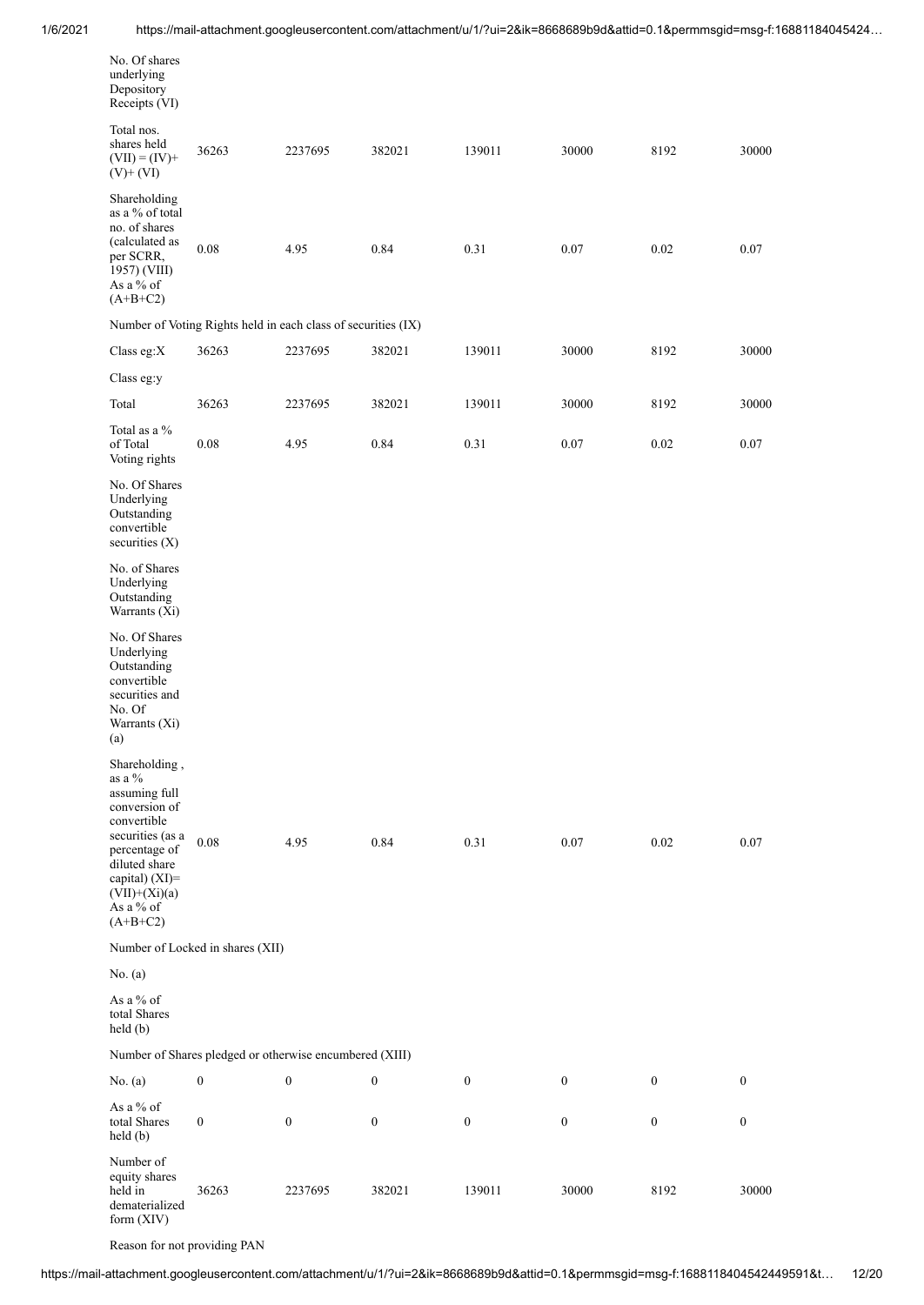| Reason for not<br>providing<br>PAN |          |          |          |                |          |          |          |
|------------------------------------|----------|----------|----------|----------------|----------|----------|----------|
| Shareholder                        | Promoter | Promoter | Promoter | Promoter Group | Promoter | Promoter | Promoter |
| type                               | Group    | Group    | Group    |                | Group    | Group    | Group    |

| Searial No.                                                                                                                                                         | 43                                                            | 44                       |                       |
|---------------------------------------------------------------------------------------------------------------------------------------------------------------------|---------------------------------------------------------------|--------------------------|-----------------------|
| Name of the<br>Shareholders (I)                                                                                                                                     | SAROJINI KALIDINDI                                            | VIJAYA LAKSHMI KANUMILLI | Click here to go back |
| PAN (II)                                                                                                                                                            | AGYPK1025F                                                    | AEOPK0813M               | Total                 |
| No. of fully paid<br>up equity shares<br>held $(IV)$                                                                                                                | $\boldsymbol{0}$                                              | $\boldsymbol{0}$         | 18350512              |
| No. Of Partly<br>paid-up equity<br>shares held (V)                                                                                                                  |                                                               |                          |                       |
| No. Of shares<br>underlying<br>Depository<br>Receipts (VI)                                                                                                          |                                                               |                          |                       |
| Total nos. shares<br>held $(VII)$ =<br>$(IV)+(V)+(VI)$                                                                                                              | $\boldsymbol{0}$                                              | $\boldsymbol{0}$         | 18350512              |
| Shareholding as<br>a % of total no.<br>of shares<br>(calculated as<br>per SCRR,<br>1957) (VIII) As<br>a % of<br>$(A+B+C2)$                                          | $\boldsymbol{0}$                                              | $\boldsymbol{0}$         | 40.57                 |
|                                                                                                                                                                     | Number of Voting Rights held in each class of securities (IX) |                          |                       |
| Class eg:X                                                                                                                                                          | $\boldsymbol{0}$                                              | $\boldsymbol{0}$         | 18350512              |
| Class eg:y                                                                                                                                                          |                                                               |                          |                       |
| Total                                                                                                                                                               | $\boldsymbol{0}$                                              | 0                        | 18350512              |
| Total as a % of<br><b>Total Voting</b><br>rights                                                                                                                    | $\boldsymbol{0}$                                              | $\boldsymbol{0}$         | 40.57                 |
| No. Of Shares<br>Underlying<br>Outstanding<br>convertible<br>securities $(X)$                                                                                       |                                                               |                          |                       |
| No. of Shares<br>Underlying<br>Outstanding<br>Warrants (Xi)                                                                                                         |                                                               |                          |                       |
| No. Of Shares<br>Underlying<br>Outstanding<br>convertible<br>securities and<br>No. Of Warrants<br>(Xi)(a)                                                           |                                                               |                          |                       |
| Shareholding,<br>as a % assuming<br>full conversion<br>of convertible<br>securities (as a<br>percentage of<br>diluted share<br>capital) (XI)=<br>$(VII)+(Xi)(a) As$ | $\boldsymbol{0}$                                              | $\boldsymbol{0}$         | 40.57                 |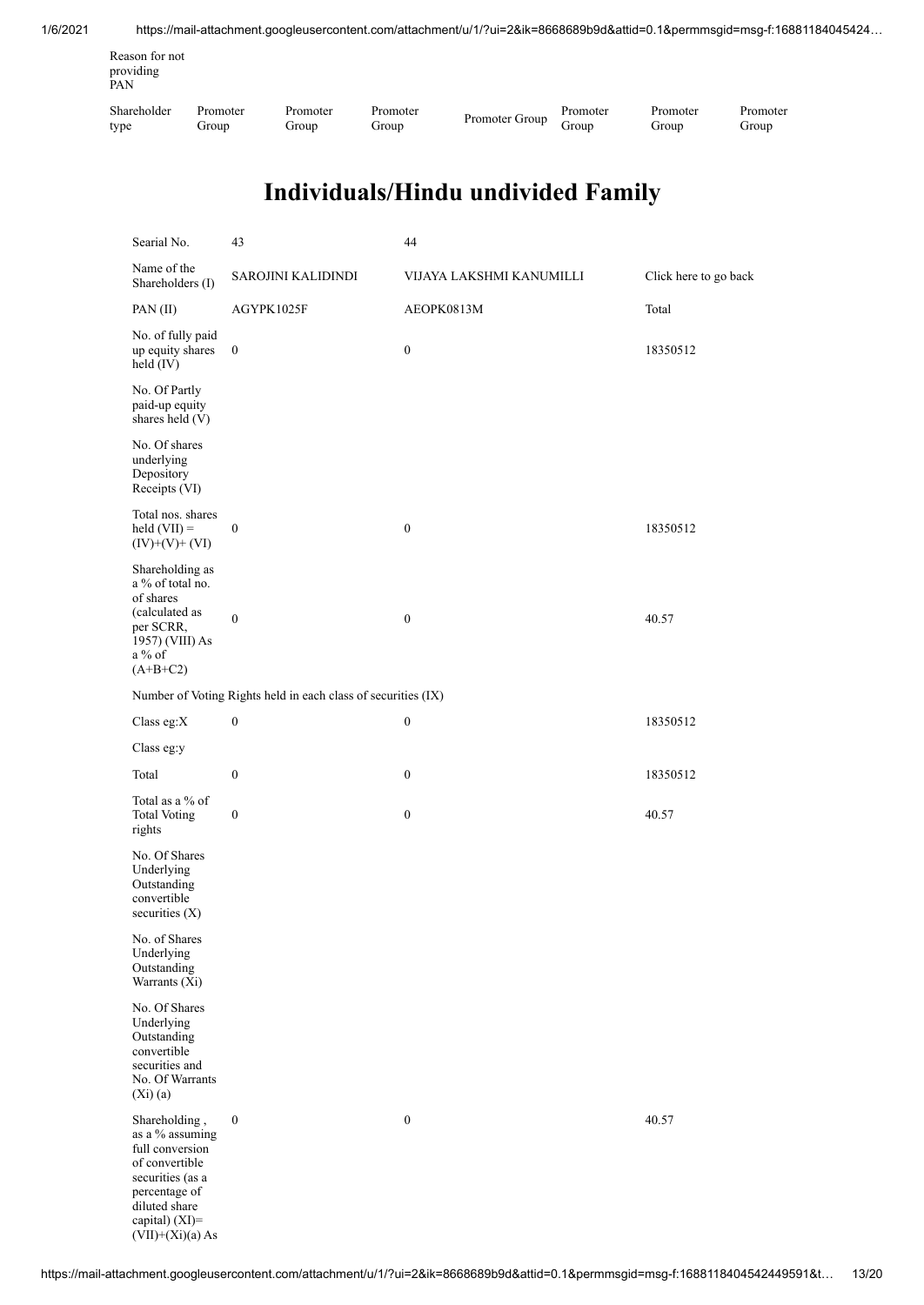1/6/2021 https://mail-attachment.googleusercontent.com/attachment/u/1/?ui=2&ik=8668689b9d&attid=0.1&permmsgid=msg-f:16881184045424… a % of  $(A+B+C2)$ Number of Locked in shares (XII) No. (a) As a % of total Shares held (b) Number of Shares pledged or otherwise encumbered (XIII) No. (a) 0 590455 As a % of total As a % of total discussed by the contract of the contract of the contract of the contract of the contract of the contract of the contract of the contract of the contract of the contract of the contract of the contract of t Number of equity shares held in dematerialized form (XIV) 0 0 18350512 Reason for not providing PAN Reason for not providing PAN Shareholder type Promoter Group Promoter Group

### **Any Other (specify)**

| Searial No.                                                                                                                | $\mathbf{1}$                                                 | 2                                                             | 3                                                                                         | 4                                                        | 5                              | 6                                                      | 7                                              |
|----------------------------------------------------------------------------------------------------------------------------|--------------------------------------------------------------|---------------------------------------------------------------|-------------------------------------------------------------------------------------------|----------------------------------------------------------|--------------------------------|--------------------------------------------------------|------------------------------------------------|
| Category                                                                                                                   | <b>Bodies Corporate</b>                                      | <b>Bodies Corporate</b>                                       | <b>Bodies Corporate</b>                                                                   | <b>Bodies Corporate</b>                                  | <b>Bodies</b><br>Corporate     | <b>Bodies</b><br>Corporate                             | Bodies<br>Corporate                            |
| Name of the<br>Shareholders<br>(1)                                                                                         | <b>Blue Valley</b><br>Developers (P) Ltd<br>IN30009510681954 | NCL Homes Ltd<br>IN30009510675072                             | <b>VIKRAM</b><br><b>CHEMICALS</b><br><b>PRIVATE</b><br><b>LIMITED</b><br>IN30286310479718 | <b>NCL HOLDINGS</b><br>(A&S) LIMITED<br>IN30286310470500 | Deccan Nitrates<br>Private Ltd | <b>KAKATIYA</b><br><b>INDUSTRIES</b><br><b>PVT LTD</b> | <b>NAGARJUNA</b><br><b>CERACHEM</b><br>PVT.LTD |
| PAN (II)                                                                                                                   | AAACB8249D                                                   | AAACN8023F                                                    | AABCV5364Q                                                                                | AAFCN8971M                                               | AAACD9667M                     | AABCK0154F                                             | AABCN3368G                                     |
| No. of the<br>Shareholders<br>(1)                                                                                          | $\mathbf{1}$                                                 | $\mathbf{1}$                                                  | $\mathbf{1}$                                                                              | $\mathbf{1}$                                             | $\boldsymbol{0}$               | $\boldsymbol{0}$                                       | $\boldsymbol{0}$                               |
| No. of fully<br>paid up equity<br>shares held<br>(IV)                                                                      | 205658                                                       | 195951                                                        | 13500                                                                                     | 1000000                                                  | $\boldsymbol{0}$               | $\boldsymbol{0}$                                       | $\boldsymbol{0}$                               |
| No. Of Partly<br>paid-up equity<br>shares held<br>(V)                                                                      |                                                              |                                                               |                                                                                           |                                                          |                                |                                                        |                                                |
| No. Of shares<br>underlying<br>Depository<br>Receipts (VI)                                                                 |                                                              |                                                               |                                                                                           |                                                          |                                |                                                        |                                                |
| Total nos.<br>shares held<br>$(VII) = (IV) +$<br>$(V)$ + $(VI)$                                                            | 205658                                                       | 195951                                                        | 13500                                                                                     | 1000000                                                  | $\boldsymbol{0}$               | $\boldsymbol{0}$                                       | $\boldsymbol{0}$                               |
| Shareholding<br>as a % of total<br>no. of shares<br>(calculated as<br>per SCRR,<br>1957) (VIII)<br>As a % of<br>$(A+B+C2)$ | 0.45                                                         | 0.43                                                          | 0.03                                                                                      | 2.21                                                     | $\bf{0}$                       | $\boldsymbol{0}$                                       | $\boldsymbol{0}$                               |
|                                                                                                                            |                                                              | Number of Voting Rights held in each class of securities (IX) |                                                                                           |                                                          |                                |                                                        |                                                |
| Class eg: $X$                                                                                                              | 205658                                                       | 195951                                                        | 13500                                                                                     | 1000000                                                  | $\boldsymbol{0}$               | $\boldsymbol{0}$                                       | $\boldsymbol{0}$                               |
| Class eg:y                                                                                                                 |                                                              |                                                               |                                                                                           |                                                          |                                |                                                        |                                                |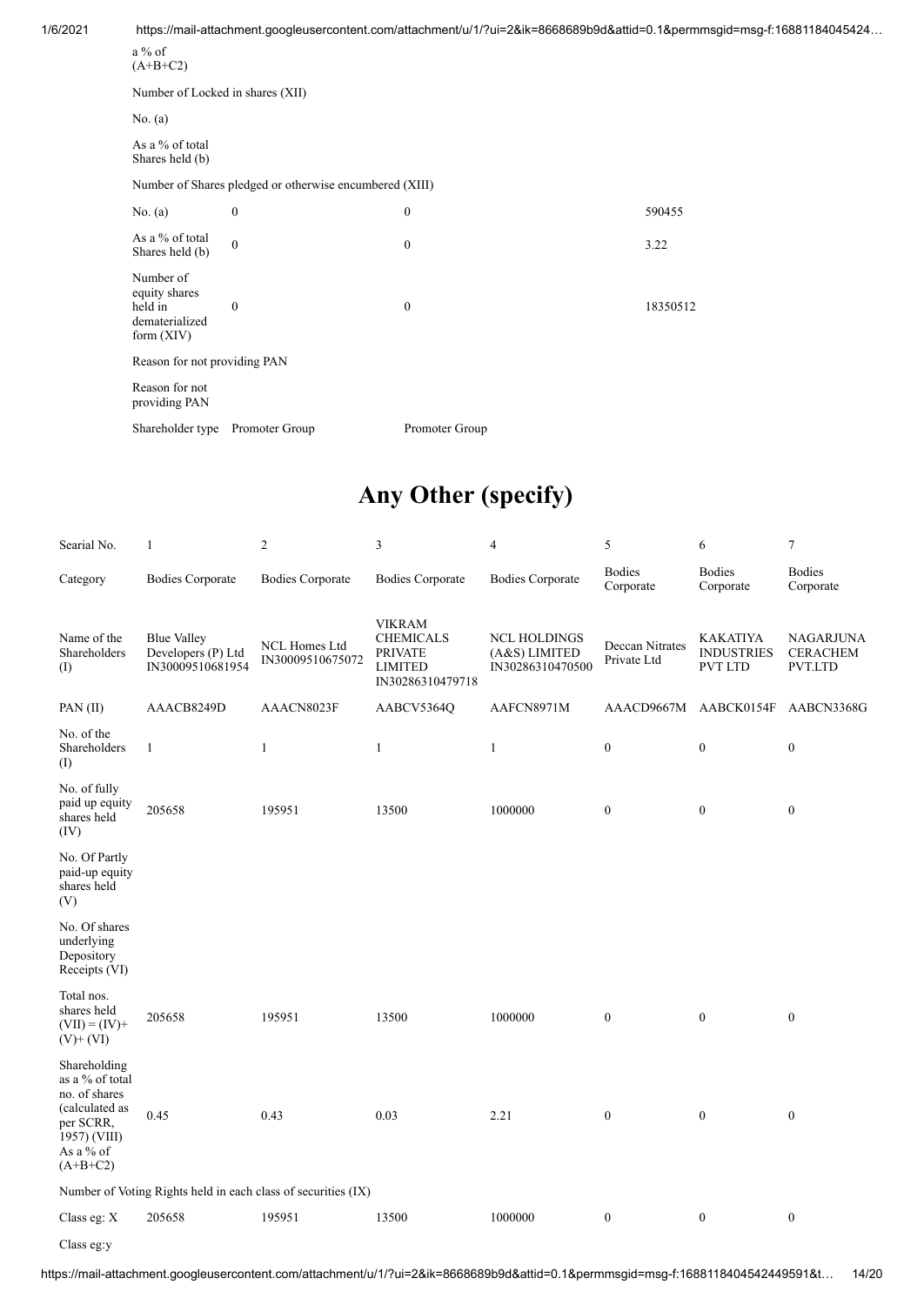| 1/6/2021                                                                                                         | https://mail-attachment.googleusercontent.com/attachment/u/1/?ui=2&ik=8668689b9d&attid=0.1&permmsgid=msg-f:16881184045424 |                  |                  |                  |                   |                   |                   |  |  |
|------------------------------------------------------------------------------------------------------------------|---------------------------------------------------------------------------------------------------------------------------|------------------|------------------|------------------|-------------------|-------------------|-------------------|--|--|
| Total                                                                                                            | 205658                                                                                                                    | 195951           | 13500            | 1000000          | $\boldsymbol{0}$  | $\boldsymbol{0}$  | $\boldsymbol{0}$  |  |  |
| Total as a %<br>of Total<br>Voting rights                                                                        | 0.45                                                                                                                      | 0.43             | 0.03             | 2.21             | $\boldsymbol{0}$  | $\boldsymbol{0}$  | $\boldsymbol{0}$  |  |  |
| No. Of Shares<br>Underlying<br>Outstanding<br>convertible<br>securities (X)                                      |                                                                                                                           |                  |                  |                  |                   |                   |                   |  |  |
| No. of Shares<br>Underlying<br>Outstanding<br>Warrants (Xi)                                                      |                                                                                                                           |                  |                  |                  |                   |                   |                   |  |  |
| No. Of Shares<br>Underlying<br>Outstanding<br>convertible<br>securities and<br>No. Of<br>Warrants (Xi)<br>(a)    |                                                                                                                           |                  |                  |                  |                   |                   |                   |  |  |
| Shareholding,<br>as a $\%$<br>assuming full<br>conversion of<br>convertible                                      |                                                                                                                           |                  |                  |                  |                   |                   |                   |  |  |
| securities (as a<br>percentage of<br>diluted share<br>capital) $(XI)=$<br>$(VII)+(X)$ As<br>a % of<br>$(A+B+C2)$ | 0.45                                                                                                                      | 0.43             | 0.03             | 2.21             | $\boldsymbol{0}$  | $\boldsymbol{0}$  | $\boldsymbol{0}$  |  |  |
|                                                                                                                  | Number of Locked in shares (XII)                                                                                          |                  |                  |                  |                   |                   |                   |  |  |
| No. $(a)$                                                                                                        |                                                                                                                           |                  |                  |                  |                   |                   |                   |  |  |
| As a % of<br>total Shares<br>held (b)                                                                            |                                                                                                                           |                  |                  |                  |                   |                   |                   |  |  |
|                                                                                                                  | Number of Shares pledged or otherwise encumbered (XIII)                                                                   |                  |                  |                  |                   |                   |                   |  |  |
| No. $(a)$                                                                                                        | $\boldsymbol{0}$                                                                                                          | $\boldsymbol{0}$ | $\boldsymbol{0}$ | $\boldsymbol{0}$ | $\boldsymbol{0}$  | $\boldsymbol{0}$  | $\boldsymbol{0}$  |  |  |
| As a % of<br>total Shares<br>held (b)                                                                            | $\boldsymbol{0}$                                                                                                          | $\boldsymbol{0}$ | $\mathbf{0}$     | $\boldsymbol{0}$ | $\boldsymbol{0}$  | $\boldsymbol{0}$  | $\boldsymbol{0}$  |  |  |
| Number of<br>equity shares<br>held in<br>dematerialized<br>form (XIV)                                            | 205658                                                                                                                    | 195951           | 13500            | 1000000          | $\bf{0}$          | $\boldsymbol{0}$  | $\boldsymbol{0}$  |  |  |
|                                                                                                                  | Reason for not providing PAN                                                                                              |                  |                  |                  |                   |                   |                   |  |  |
| Reason for not<br>providing<br>PAN                                                                               |                                                                                                                           |                  |                  |                  |                   |                   |                   |  |  |
| Shareholder<br>type                                                                                              | Promoter Group                                                                                                            | Promoter Group   | Promoter Group   | Promoter Group   | Promoter<br>Group | Promoter<br>Group | Promoter<br>Group |  |  |
|                                                                                                                  | <b>Any Other (specify)</b><br>Searial No.<br>8                                                                            |                  |                  |                  |                   |                   |                   |  |  |

| Category                        | <b>Bodies Corporate</b>     | Click here to go back |
|---------------------------------|-----------------------------|-----------------------|
| Name of the<br>Shareholders (I) | NCL ALLTEK AND SECCOLOR LTD |                       |
| PAN(II)                         | AACCA9318G                  | Total                 |
| No. of the                      |                             | 4                     |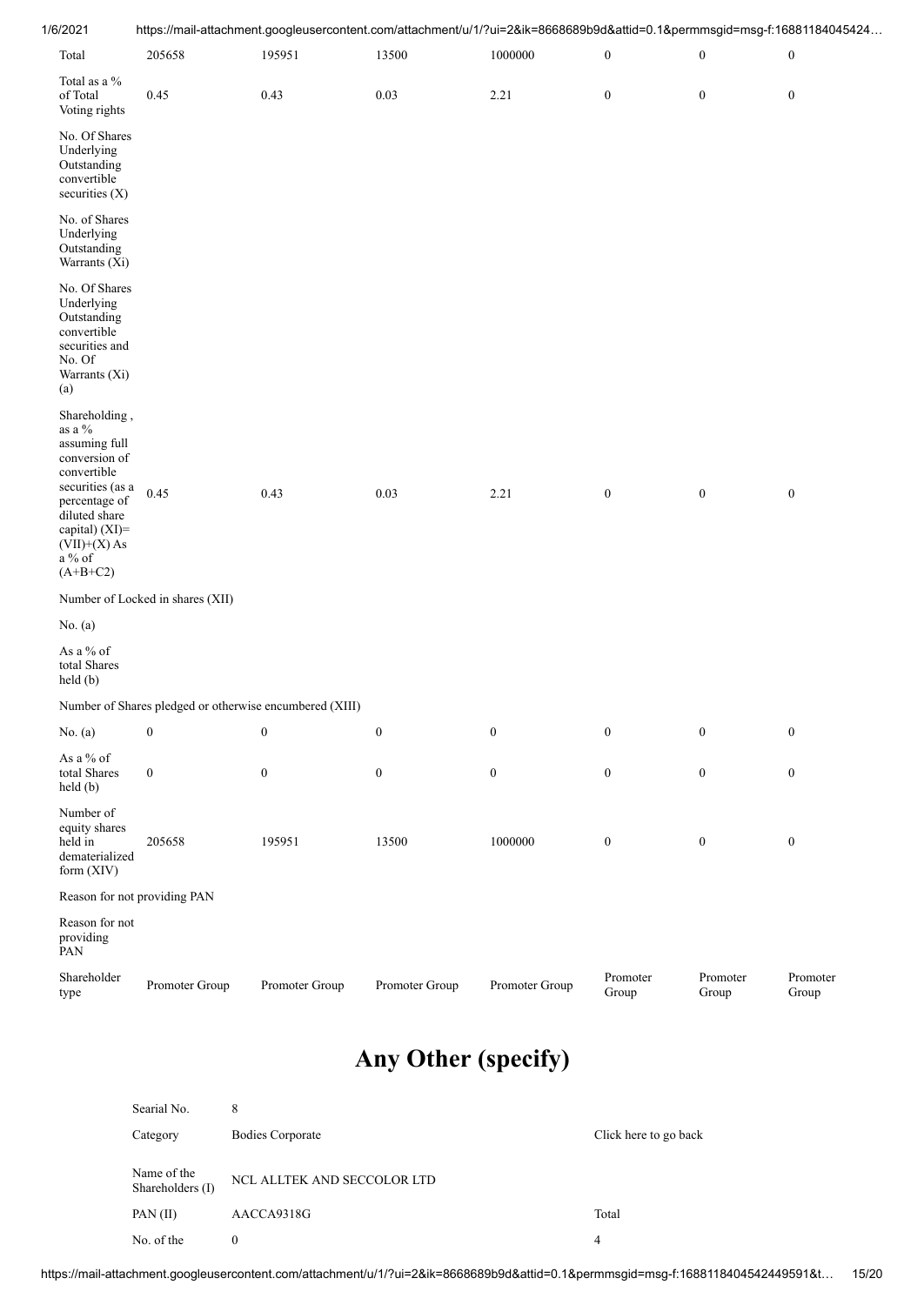| Shareholders (I)                                                                                                                                                                     |                                                               |                  |
|--------------------------------------------------------------------------------------------------------------------------------------------------------------------------------------|---------------------------------------------------------------|------------------|
| No. of fully paid<br>up equity shares<br>held (IV)                                                                                                                                   | $\bf{0}$                                                      | 1415109          |
| No. Of Partly<br>paid-up equity<br>shares held (V)                                                                                                                                   |                                                               |                  |
| No. Of shares<br>underlying<br>Depository<br>Receipts (VI)                                                                                                                           |                                                               |                  |
| Total nos. shares<br>$\text{held (VII)} =$<br>$(IV)+(V)+(VI)$                                                                                                                        | $\boldsymbol{0}$                                              | 1415109          |
| Shareholding as<br>a $\%$ of total no.<br>of shares<br>(calculated as<br>per SCRR,<br>1957) (VIII) As<br>a % of<br>$(A+B+C2)$                                                        | $\boldsymbol{0}$                                              | 3.13             |
|                                                                                                                                                                                      | Number of Voting Rights held in each class of securities (IX) |                  |
| Class eg: X                                                                                                                                                                          | $\boldsymbol{0}$                                              | 1415109          |
| Class eg:y                                                                                                                                                                           |                                                               |                  |
| Total                                                                                                                                                                                | $\boldsymbol{0}$                                              | 1415109          |
| Total as a $\%$ of<br><b>Total Voting</b><br>rights                                                                                                                                  | $\boldsymbol{0}$                                              | 3.13             |
| No. Of Shares<br>Underlying<br>Outstanding<br>convertible<br>securities (X)                                                                                                          |                                                               |                  |
| No. of Shares<br>Underlying<br>Outstanding<br>Warrants (Xi)                                                                                                                          |                                                               |                  |
| No. Of Shares<br>Underlying<br>Outstanding<br>convertible<br>securities and<br>No. Of Warrants<br>$(Xi)$ $(a)$                                                                       |                                                               |                  |
| Shareholding,<br>as a % assuming<br>full conversion<br>of convertible<br>securities (as a<br>percentage of<br>diluted share<br>capital) (XI)=<br>$(VII)+(X)$ As a<br>% of $(A+B+C2)$ | $\boldsymbol{0}$                                              | 3.13             |
| Number of Locked in shares (XII)                                                                                                                                                     |                                                               |                  |
| No. $(a)$                                                                                                                                                                            |                                                               |                  |
| As a % of total<br>Shares held (b)                                                                                                                                                   |                                                               |                  |
|                                                                                                                                                                                      | Number of Shares pledged or otherwise encumbered (XIII)       |                  |
| No. $(a)$                                                                                                                                                                            | $\boldsymbol{0}$                                              | $\boldsymbol{0}$ |
| As a % of total<br>Shares held (b)                                                                                                                                                   | $\boldsymbol{0}$                                              | $\boldsymbol{0}$ |
| Number of<br>equity shares<br>held in                                                                                                                                                | $\boldsymbol{0}$                                              | 1415109          |

1/6/2021 https://mail-attachment.googleusercontent.com/attachment/u/1/?ui=2&ik=8668689b9d&attid=0.1&permmsgid=msg-f:16881184045424…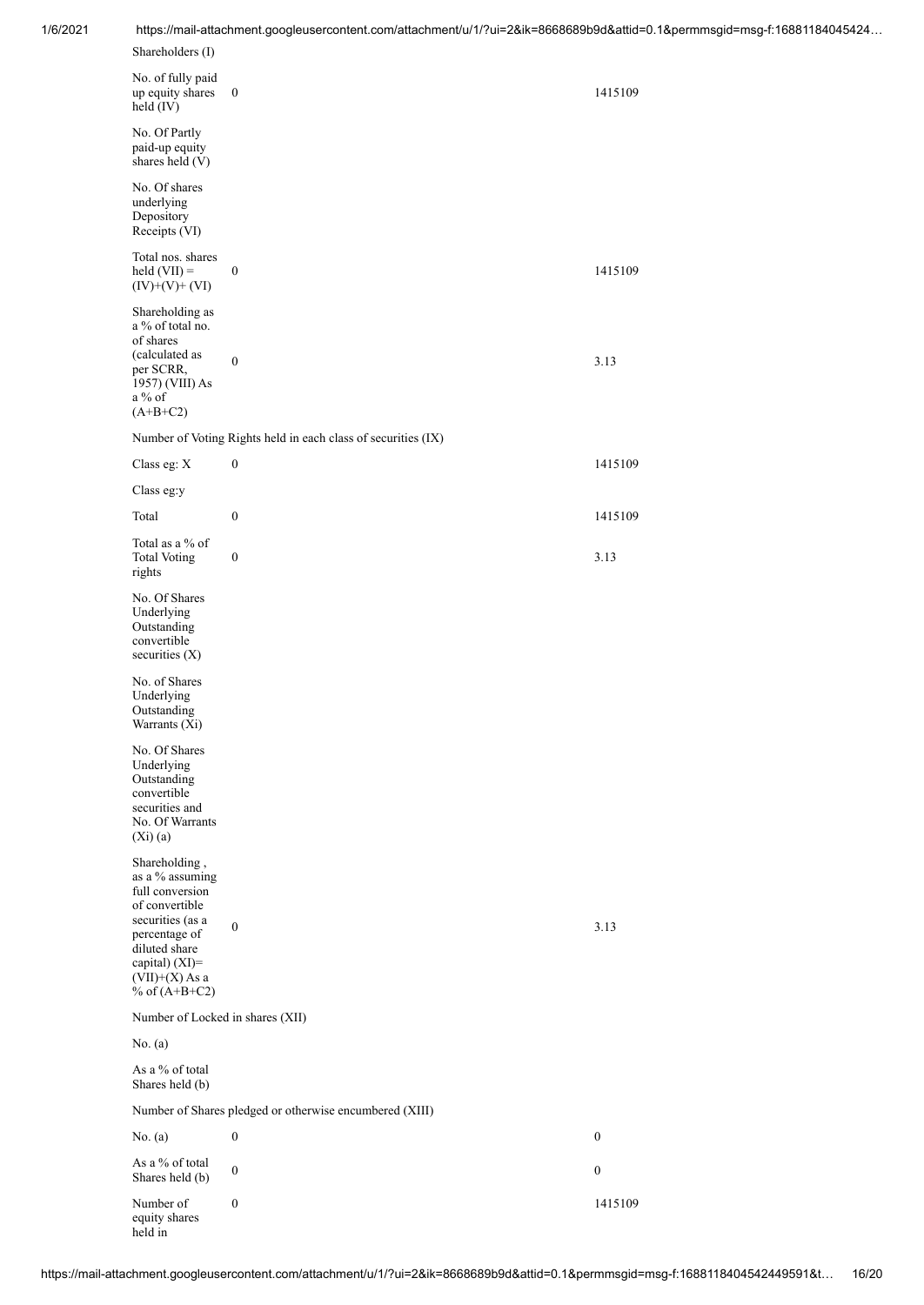1/6/2021 https://mail-attachment.googleusercontent.com/attachment/u/1/?ui=2&ik=8668689b9d&attid=0.1&permmsgid=msg-f:16881184045424… dematerialized

form (XIV)

Reason for not providing PAN

Reason for not providing PAN

Shareholder type Promoter Group

#### **Mutual Funds**

| Searial No.                                                                                                                 | $\mathbf{1}$                                                                              |                          |
|-----------------------------------------------------------------------------------------------------------------------------|-------------------------------------------------------------------------------------------|--------------------------|
| Name of the<br>Shareholders (I)                                                                                             | HDFC TRUSTEE CO LTD A/C HDFC HOUSING OPPORTUNITIES FUND-1140D<br><b>NOVEMBER 2017 (1)</b> | Click here to go<br>back |
| PAN (II)                                                                                                                    | AAATH1809A                                                                                | Total                    |
| No. of fully paid<br>up equity shares<br>held $(IV)$                                                                        | 2700000                                                                                   | 2700000                  |
| No. Of Partly<br>paid-up equity<br>shares held (V)                                                                          |                                                                                           |                          |
| No. Of shares<br>underlying<br>Depository<br>Receipts (VI)                                                                  |                                                                                           |                          |
| Total nos. shares<br>$\text{held (VII)} =$<br>$(IV)+(V)+(VI)$                                                               | 2700000                                                                                   | 2700000                  |
| Shareholding as<br>a % of total no.<br>of shares                                                                            |                                                                                           |                          |
| (calculated as<br>per SCRR,<br>1957) (VIII) As<br>a % of<br>$(A+B+C2)$                                                      | 5.97                                                                                      | 5.97                     |
|                                                                                                                             | Number of Voting Rights held in each class of securities (IX)                             |                          |
| Class eg: X                                                                                                                 | 2700000                                                                                   | 2700000                  |
| Class eg:y                                                                                                                  |                                                                                           |                          |
| Total                                                                                                                       | 2700000                                                                                   | 2700000                  |
| Total as a $\%$ of<br><b>Total Voting</b><br>rights                                                                         | 5.97                                                                                      | 5.97                     |
| No. Of Shares<br>Underlying<br>Outstanding<br>convertible<br>securities $(X)$                                               |                                                                                           |                          |
| No. of Shares<br>Underlying<br>Outstanding<br>Warrants (Xi)                                                                 |                                                                                           |                          |
| No. Of Shares<br>Underlying<br>Outstanding<br>convertible<br>securities and<br>No. Of Warrants<br>$(X_i)(a)$                |                                                                                           |                          |
| Shareholding,<br>as a % assuming<br>full conversion<br>of convertible<br>securities (as a<br>percentage of<br>diluted share | 5.97                                                                                      | 5.97                     |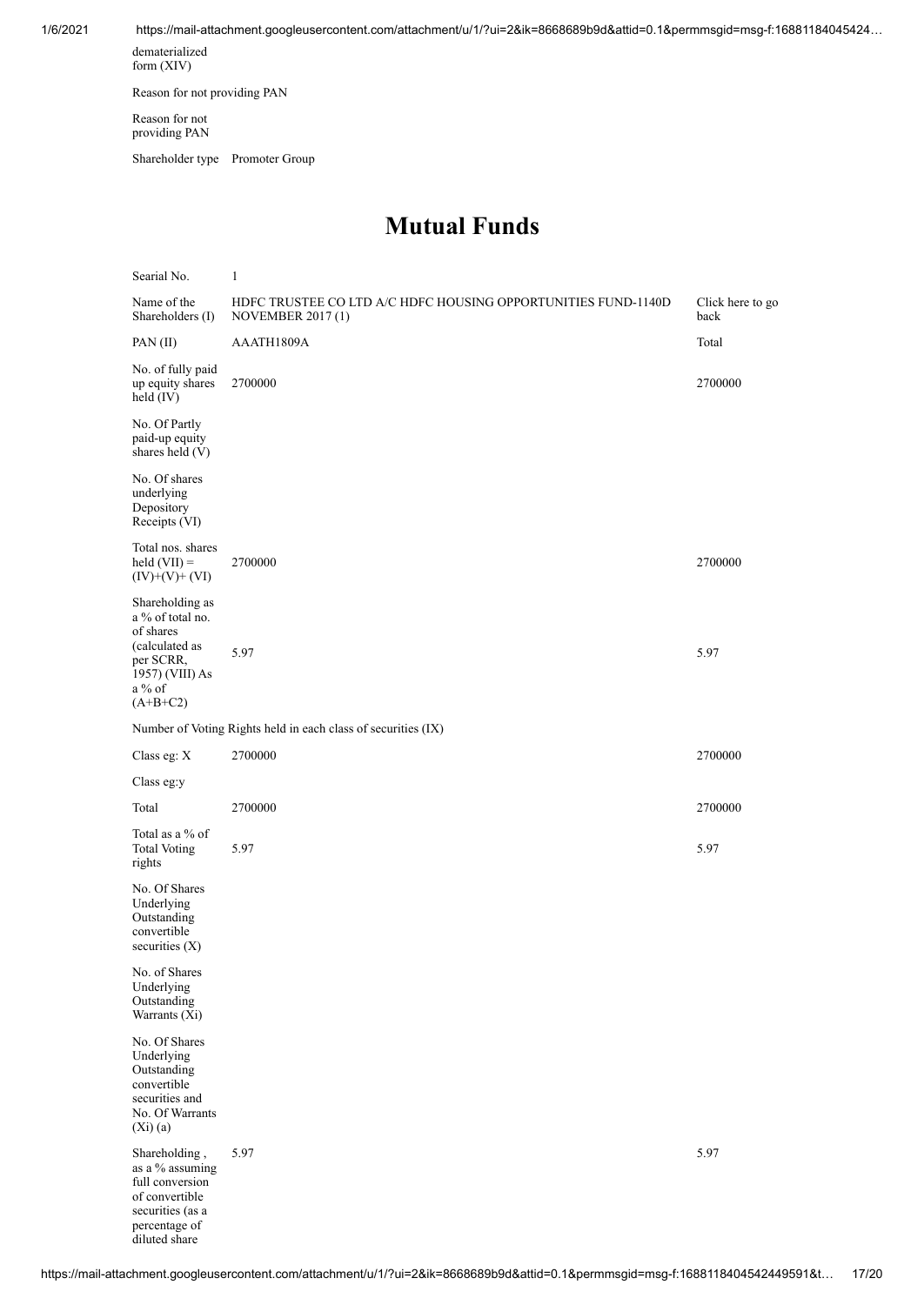1/6/2021 https://mail-attachment.googleusercontent.com/attachment/u/1/?ui=2&ik=8668689b9d&attid=0.1&permmsgid=msg-f:16881184045424…

capital) (XI)=  $(\overrightarrow{VII})+(X)$  As a % of (A+B+C2)

Number of Locked in shares (XII)

No. (a)

As a % of total Shares held (b)

Number of equity shares held in dematerialized form (XIV)

Reason for not providing PAN

Reason for not providing PAN 2700000 2700000

#### **Individuals - ii. Individual shareholders holding nominal share capital in excess of Rs. 2 lakhs.**

| Searial No.                                                                                                                  | $\mathbf{1}$                                                  | $\overline{c}$               |                          |
|------------------------------------------------------------------------------------------------------------------------------|---------------------------------------------------------------|------------------------------|--------------------------|
| Name of the<br>Shareholders (I)                                                                                              | BYNA MURALI BYNA SAILAJA NARASIMHA RAJU<br><b>BYNA</b>        | CHANDRAVADAN<br><b>DESAI</b> | Click here to go<br>back |
| PAN(II)                                                                                                                      | AAAFB3243L                                                    | AFQPD8487F                   | Total                    |
| No. of fully paid<br>up equity shares<br>held $(IV)$                                                                         | 453000                                                        | 531768                       | 984768                   |
| No. Of Partly<br>paid-up equity<br>shares held (V)                                                                           |                                                               |                              |                          |
| No. Of shares<br>underlying<br>Depository<br>Receipts (VI)                                                                   |                                                               |                              |                          |
| Total nos. shares<br>held $(VII) =$<br>$(IV)+(V)+(VI)$                                                                       | 453000                                                        | 531768                       | 984768                   |
| Shareholding as<br>a % of total no.<br>of shares<br>(calculated as<br>per SCRR,<br>1957) (VIII) As<br>$a\%$ of<br>$(A+B+C2)$ | $\mathbf{1}$                                                  | 1.18                         | 2.18                     |
|                                                                                                                              | Number of Voting Rights held in each class of securities (IX) |                              |                          |
| Class eg: X                                                                                                                  | 453000                                                        | 531768                       | 984768                   |
| Class eg:y                                                                                                                   |                                                               |                              |                          |
| Total                                                                                                                        | 453000                                                        | 531768                       | 984768                   |
| Total as a % of<br><b>Total Voting</b><br>rights                                                                             | $\mathbf{1}$                                                  | 1.18                         | 2.18                     |
| No. Of Shares<br>Underlying<br>Outstanding<br>convertible<br>securities $(X)$                                                |                                                               |                              |                          |
| No. of Shares<br>Underlying<br>Outstanding<br>Warrants (Xi)                                                                  |                                                               |                              |                          |
| No. Of Shares<br>Underlying                                                                                                  |                                                               |                              |                          |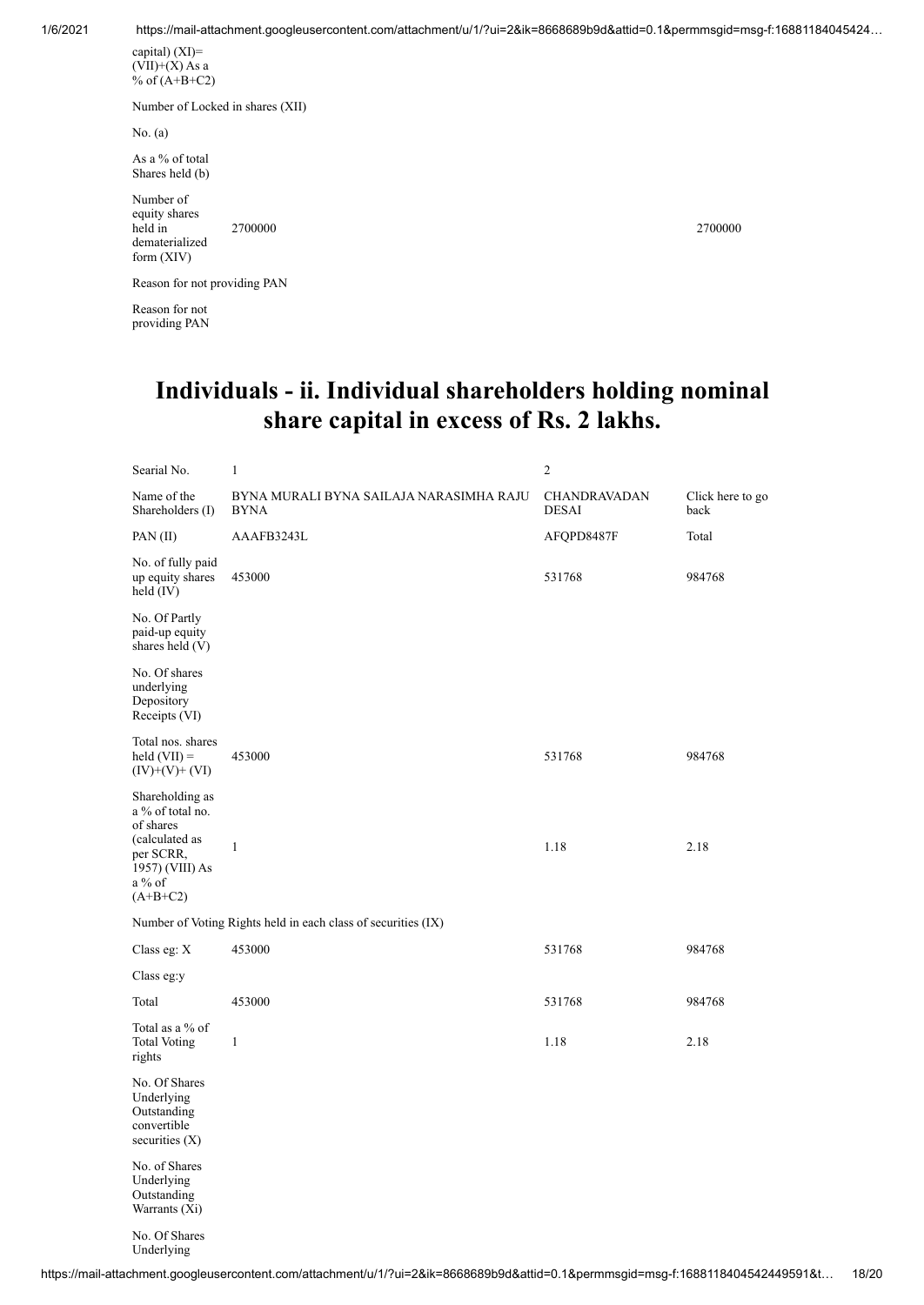|  | 1/6/2021 |  |
|--|----------|--|
|  |          |  |

|                                                                                                                                                                                         | https://mail-attachment.googleusercontent.com/attachment/u/1/7ul=2&ik=8008089D90&attid=0.1&permmsgid=msg-i11688118 |        |        |
|-----------------------------------------------------------------------------------------------------------------------------------------------------------------------------------------|--------------------------------------------------------------------------------------------------------------------|--------|--------|
| Outstanding<br>convertible<br>securities and<br>No. Of Warrants<br>$(X_i)(a)$                                                                                                           |                                                                                                                    |        |        |
| Shareholding,<br>as a % assuming<br>full conversion<br>of convertible<br>securities (as a<br>percentage of<br>diluted share<br>capital) $(XI)$ =<br>$(VII)+(X)$ As a<br>% of $(A+B+C2)$ | $\mathbf{1}$                                                                                                       | 1.18   | 2.18   |
| Number of Locked in shares (XII)                                                                                                                                                        |                                                                                                                    |        |        |
| No. $(a)$                                                                                                                                                                               |                                                                                                                    |        |        |
| As a % of total<br>Shares held (b)                                                                                                                                                      |                                                                                                                    |        |        |
| Number of<br>equity shares<br>held in<br>dematerialized<br>form $(XIV)$                                                                                                                 | 453000                                                                                                             | 531768 | 984768 |
| Reason for not providing PAN                                                                                                                                                            |                                                                                                                    |        |        |
| $\mathbf{n}$ $\mathbf{r}$ $\mathbf{r}$                                                                                                                                                  |                                                                                                                    |        |        |

Reason for not providing PAN

# **Any Other (specify)**

| Searial No.                                                                                                                  | 1                                                             |                       |  |  |  |  |
|------------------------------------------------------------------------------------------------------------------------------|---------------------------------------------------------------|-----------------------|--|--|--|--|
| Category                                                                                                                     | <b>IEPF</b>                                                   |                       |  |  |  |  |
| Category / More<br>than 1<br>percentage                                                                                      | More than 1 percentage of shareholding                        |                       |  |  |  |  |
| Name of the<br>Shareholders (I)                                                                                              | <b>IEPF</b> Authority                                         | Click here to go back |  |  |  |  |
| PAN (II)                                                                                                                     | ZZZZZ9999Z                                                    | Total                 |  |  |  |  |
| No. of the<br>Shareholders (I)                                                                                               | 1                                                             | $\boldsymbol{0}$      |  |  |  |  |
| No. of fully paid<br>up equity shares<br>held $(IV)$                                                                         | 794439                                                        | $\boldsymbol{0}$      |  |  |  |  |
| No. Of Partly<br>paid-up equity<br>shares held (V)                                                                           |                                                               |                       |  |  |  |  |
| No. Of shares<br>underlying<br>Depository<br>Receipts (VI)                                                                   |                                                               |                       |  |  |  |  |
| Total nos. shares<br>held $(VII)$ =<br>$(IV)+(V)+(VI)$                                                                       | 794439                                                        | $\boldsymbol{0}$      |  |  |  |  |
| Shareholding as<br>a % of total no.<br>of shares<br>(calculated as<br>per SCRR,<br>1957) (VIII) As<br>$a\%$ of<br>$(A+B+C2)$ | 1.76                                                          | $\boldsymbol{0}$      |  |  |  |  |
|                                                                                                                              | Number of Voting Rights held in each class of securities (IX) |                       |  |  |  |  |
| Class eg: X                                                                                                                  | 794439                                                        | $\boldsymbol{0}$      |  |  |  |  |

Class eg:y